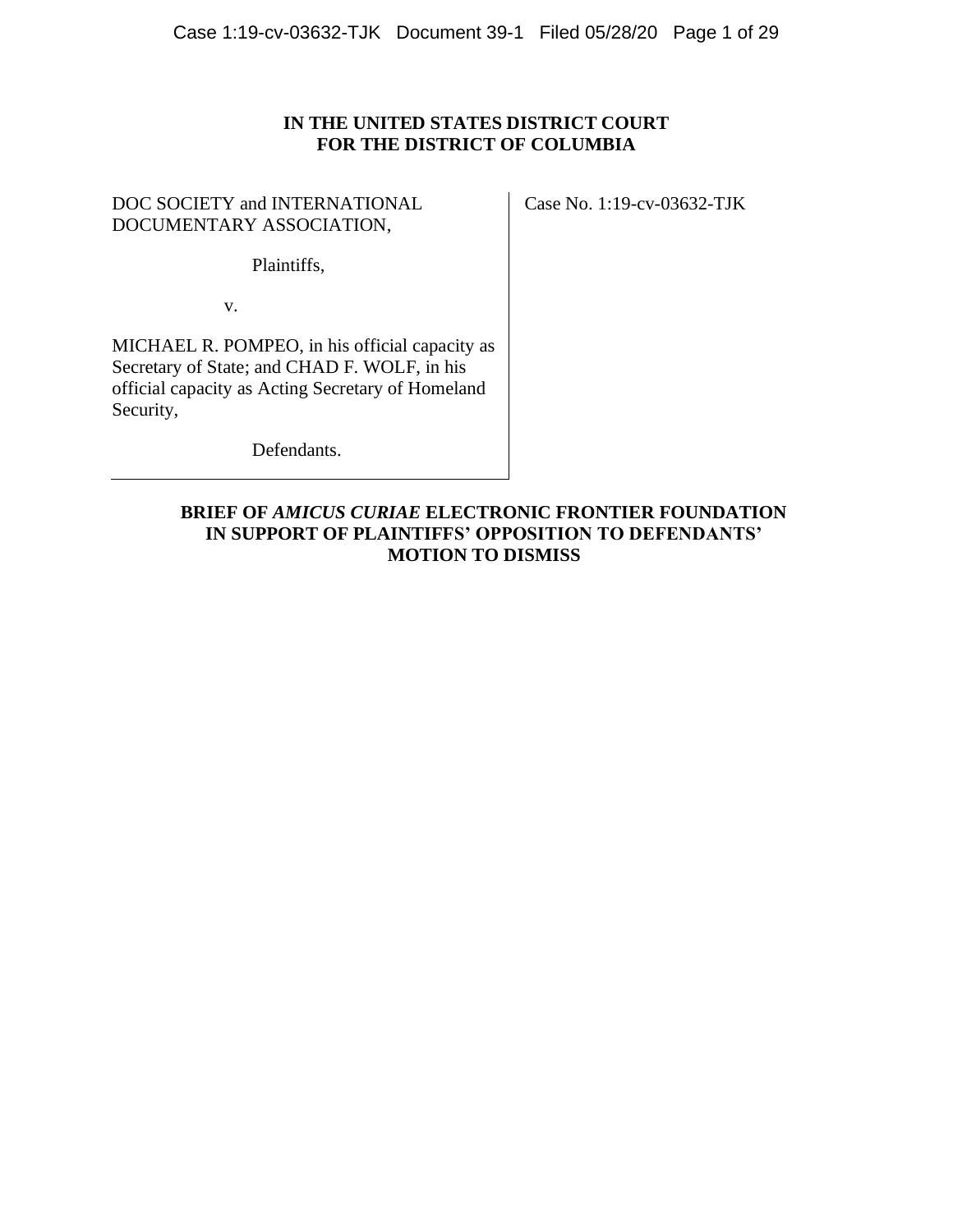# **TABLE OF CONTENTS**

| I.  |                 | GOVERNMENT SURVEILLANCE OF PUBLIC SOCIAL MEDIA<br>PROFILES INVADES PRIVACY AND CHILLS FREE SPEECH AND |                                                                        |  |  |
|-----|-----------------|-------------------------------------------------------------------------------------------------------|------------------------------------------------------------------------|--|--|
|     | A.              |                                                                                                       | Defendants' Surveillance Program is Broad in Scope Given the Nature    |  |  |
|     | <b>B.</b>       |                                                                                                       | Social Media Users Have Privacy Interests in Their Public Information7 |  |  |
|     | $\mathcal{C}$ . |                                                                                                       | Government Surveillance of Public Social Media Information Chills      |  |  |
| II. |                 |                                                                                                       | SOCIAL MEDIA PLATFORMS CAN REVEAL VAST AMOUNTS OF                      |  |  |
|     | A.              |                                                                                                       |                                                                        |  |  |
|     | <b>B.</b>       |                                                                                                       |                                                                        |  |  |
|     |                 | 1.                                                                                                    |                                                                        |  |  |
|     |                 | 2.                                                                                                    |                                                                        |  |  |
|     |                 | 3.                                                                                                    |                                                                        |  |  |
|     |                 |                                                                                                       |                                                                        |  |  |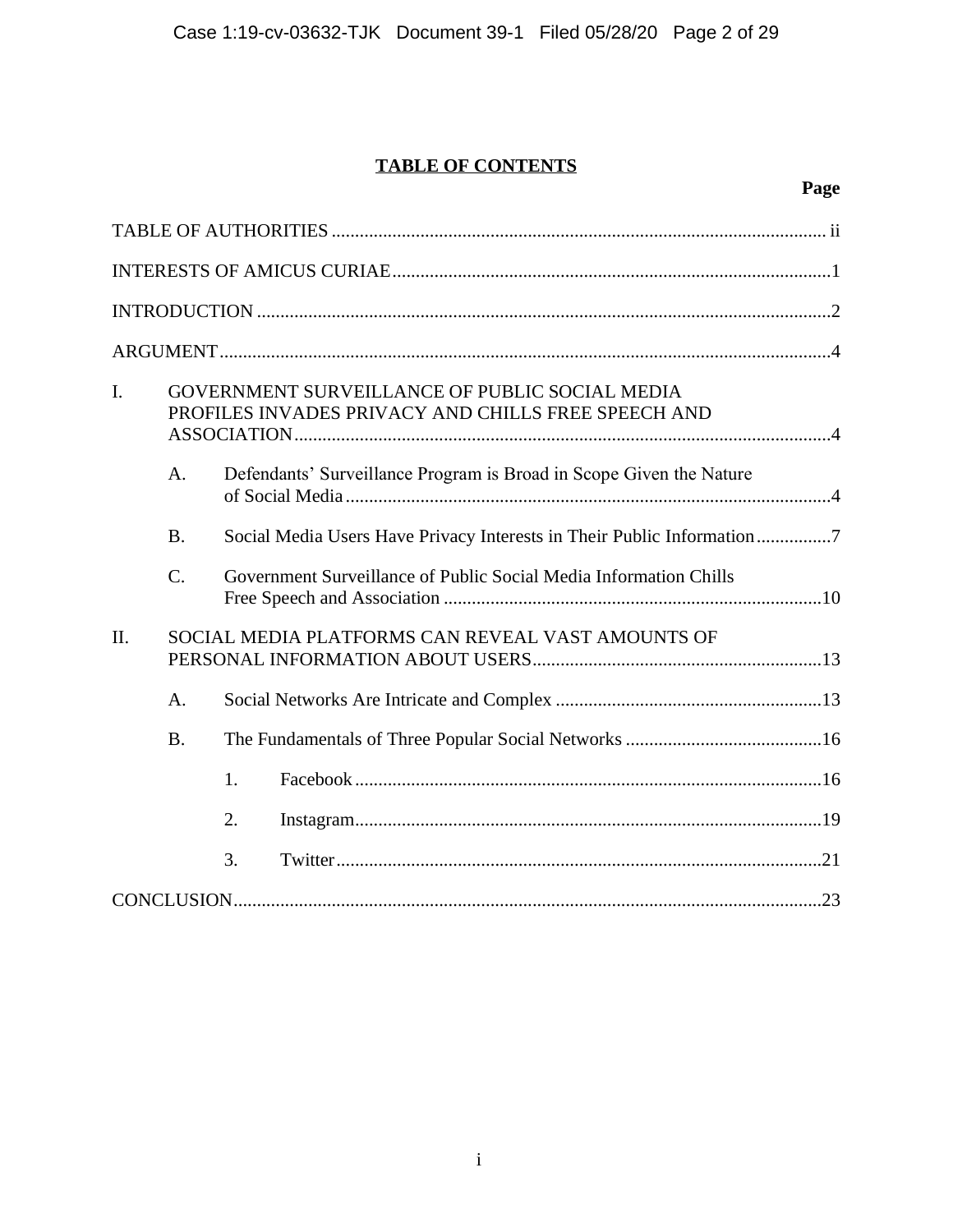# **TABLE OF AUTHORITIES**

## **Page**

## *Cases*

| Carpenter v. U.S.,                                                                                                                                                          |
|-----------------------------------------------------------------------------------------------------------------------------------------------------------------------------|
| McIntyre v. Ohio Elections Comm'n,                                                                                                                                          |
| NAACP v. Alabama,                                                                                                                                                           |
| Packingham v. North Carolina,                                                                                                                                               |
| Riley v. California,                                                                                                                                                        |
| Talley v. California,                                                                                                                                                       |
| $U.S.$ v. Jones,                                                                                                                                                            |
| U.S. v. Knotts,                                                                                                                                                             |
| <b>Other Authorities</b>                                                                                                                                                    |
| Aaron Smith, What people like and dislike about Facebook, PEW RES. CTR. (Feb. 3, 2014)  6                                                                                   |
| Brady Robards & Siân Lincoln, Making It "Facebook Official": Reflecting on Romantic<br>Relationships Through Sustained Facebook Use, Soc. MEDIA + Soc'Y (Oct. 12, 2016)  14 |
| Carter Jernigan & Behram F.T. Mistree, Gaydar: Facebook friendships expose sexual                                                                                           |
| Charlie Warzel, Meet the Man Behind Twitter's Most Infamous Phrase, BUZZFEED NEWS                                                                                           |
| Dan Noyes, The Top 20 Valuable Facebook Statistics-Updated May 2020, ZEPHORIA DIGITAL                                                                                       |
| David Garcia, Leaking privacy and shadow profiles in online social networks, SCIENCE                                                                                        |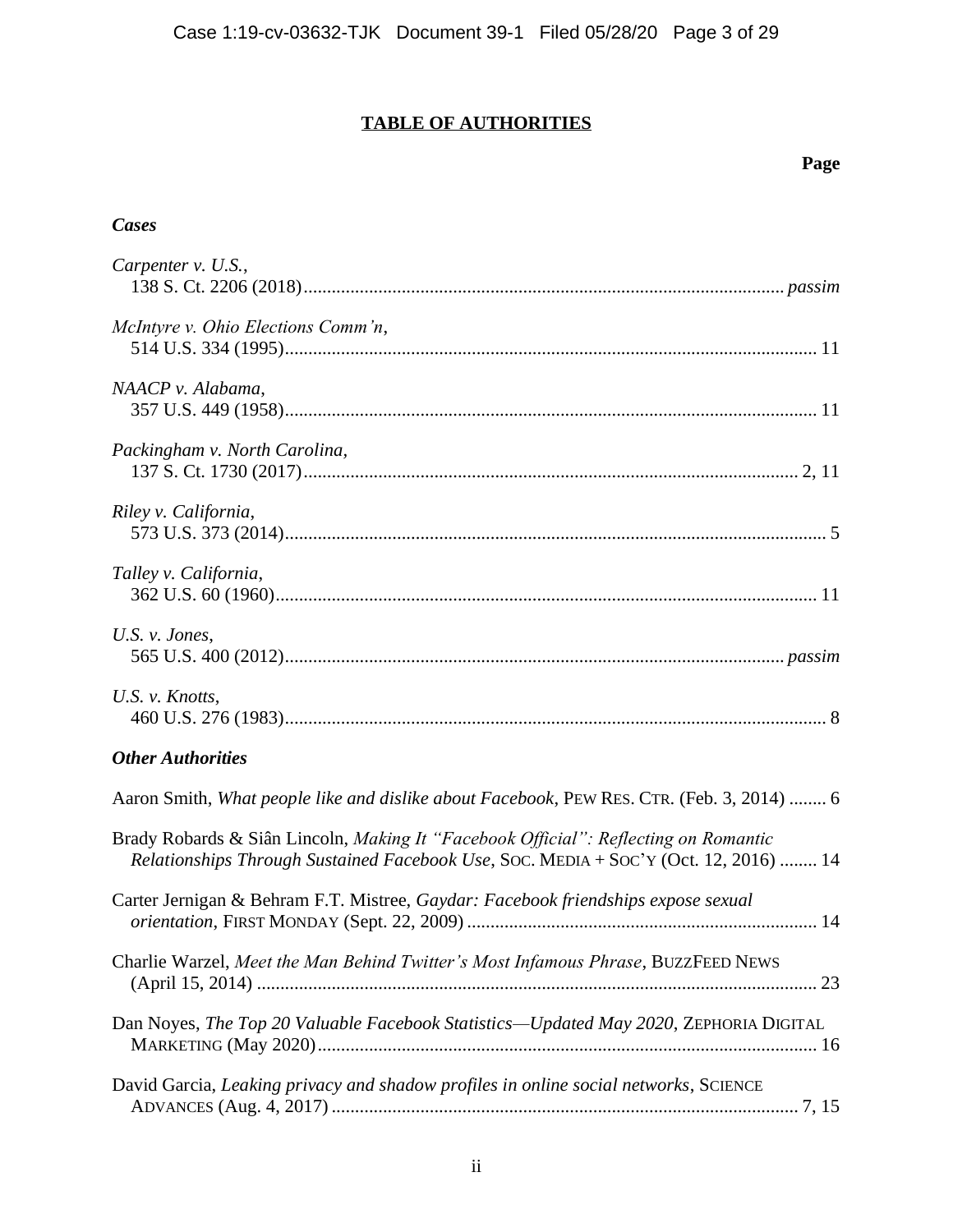| Emma Remy, How Public and Private Twitter Users in the U.S. Compare—and Why It Might                                                                                      |
|---------------------------------------------------------------------------------------------------------------------------------------------------------------------------|
|                                                                                                                                                                           |
|                                                                                                                                                                           |
|                                                                                                                                                                           |
| Iranian-Americans 'harassed' by US border officials, BBC NEWS (Jan. 6, 2020)  13                                                                                          |
|                                                                                                                                                                           |
| Jonathan W. Penney, Internet Surveillance, Regulation, and Chilling Effects Online: A                                                                                     |
| Karen Zraick & Mihir Zaveri, Harvard Student Says He Was Barred From U.S. Over His                                                                                        |
| Katherine J. Strandburg, Freedom of Association in a Networked World: First Amendment                                                                                     |
| Kevin Granville, Facebook and Cambridge Analytica: What You Need to Know as Fallout                                                                                       |
| Kit Smith, 53 Incredible Facebook Statistics and Facts, BRANDWATCH (June 1, 2019)  5, 16                                                                                  |
| Kit Smith, 60 Incredible And Interesting Twitter Stats And Statistics, BRANDWATCH.                                                                                        |
| Lee Rainie & Mary Madden, Americans' Privacy Strategies Post-Snowden, PEW RES. CTR.                                                                                       |
| Mary Madden & Aaron Smith, Reputation Management and Social Media, PEW RES. CTR.                                                                                          |
| Paige Cooper, 140+ Social Media Statistics That Matter to Marketers in 2020, HOOTSUITE                                                                                    |
| Rob Salerno, US Customs block Canadian man after reading his Scruff profile, XTRA                                                                                         |
| Salman Aslam, Instagram by the Numbers: Stats, Demographics & Fun Facts, OMNICORE                                                                                         |
| Shai Davidai, Thomas Gilovich, Lee D. Ross, The Meaning of Default Options for Potential<br>Organ Donors, PROCEEDINGS OF THE NAT'L ACAD. SCI. 109:38 (Sept. 18, 2012)  15 |
| Smriti Bhagat et al., Three and a Half Degrees of Separation, FACEBOOK RES. (Feb. 4, 2016) 7                                                                              |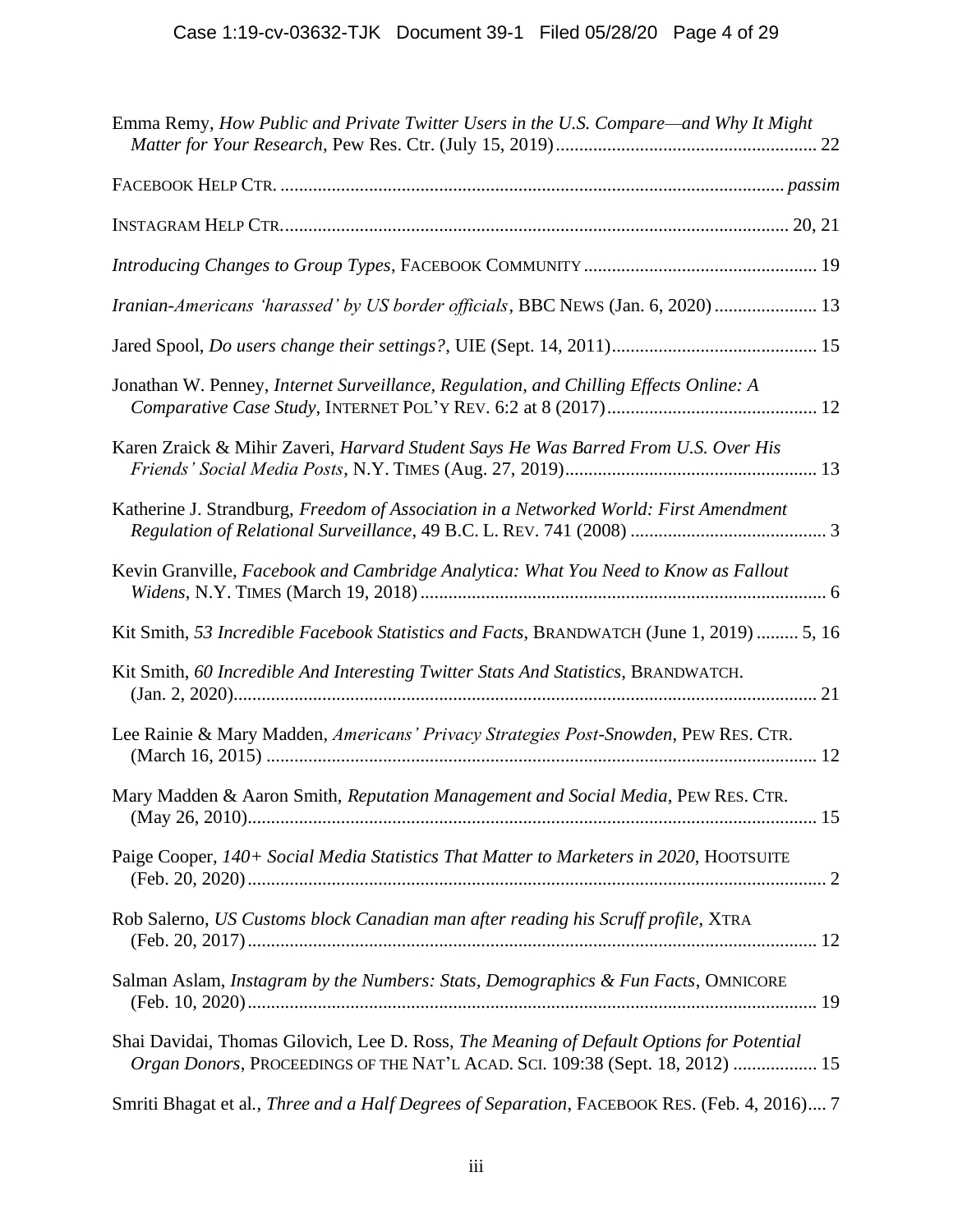| Timothy Revell, How Facebook let a friend pass my data to Cambridge Analytica, NEW                                                                                       |
|--------------------------------------------------------------------------------------------------------------------------------------------------------------------------|
|                                                                                                                                                                          |
| U.S. Customs & Border Protection, Privacy Impact Assessment for the Publicly Available Social<br>Media Monitoring and Situational Awareness Initiative,                  |
|                                                                                                                                                                          |
| U.S. Dept. of State, 60-Day Notice of Proposed Information Collection: Application for<br>Immigrant Visa and Alien Registration, OMB Control No. 1405-0185 [Form DS-260] |
| U.S. Dept. of State, 60-Day Notice of Proposed Information Collection: Application for<br>Nonimmigrant Visa, OMB Control No. 1405-0182 [Forms DS-160 & DS-156]           |
|                                                                                                                                                                          |
|                                                                                                                                                                          |
|                                                                                                                                                                          |
| Will Oremus, Facebook Changed 14 Million People's Privacy Settings to "Public" Without                                                                                   |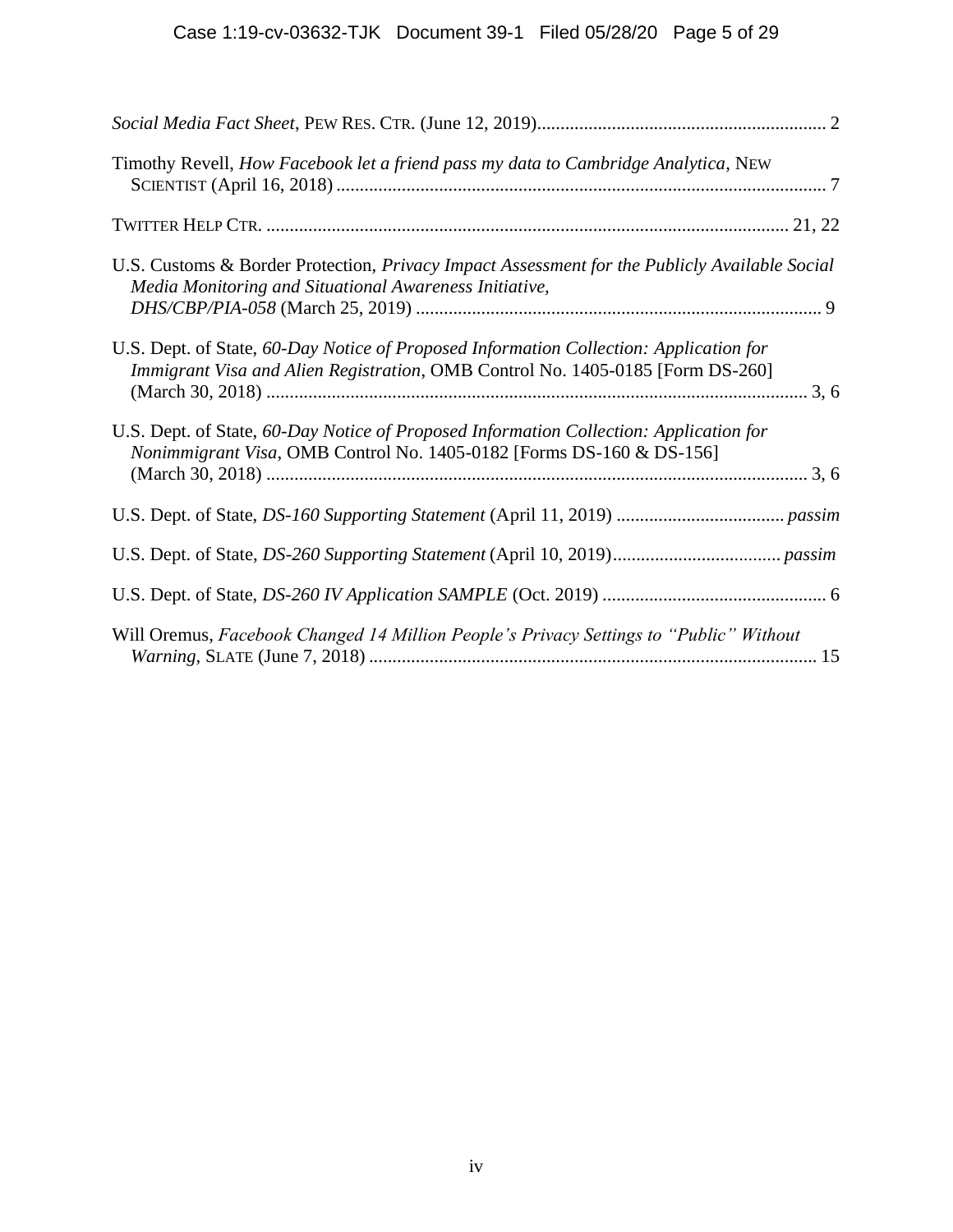### **INTERESTS OF AMICUS CURIAE**<sup>1</sup>

The Electronic Frontier Foundation (EFF) is a member-supported, nonprofit civil liberties organization that has worked for 30 years to protect free speech, privacy, security, and innovation in the digital world. EFF, with over 30,000 members, represents the interests of technology users in court cases and broader policy debates surrounding the application of law to the Internet and other technologies.

<sup>&</sup>lt;sup>1</sup> No counsel for a party authored this brief in whole or in part, and no counsel or party made a monetary contribution intended to fund the preparation or submission of this brief. No person other than the *amicus curiae* or their counsel made a monetary contribution intended to fund the brief's preparation or submission. All parties consent to *amicus* filing of this brief.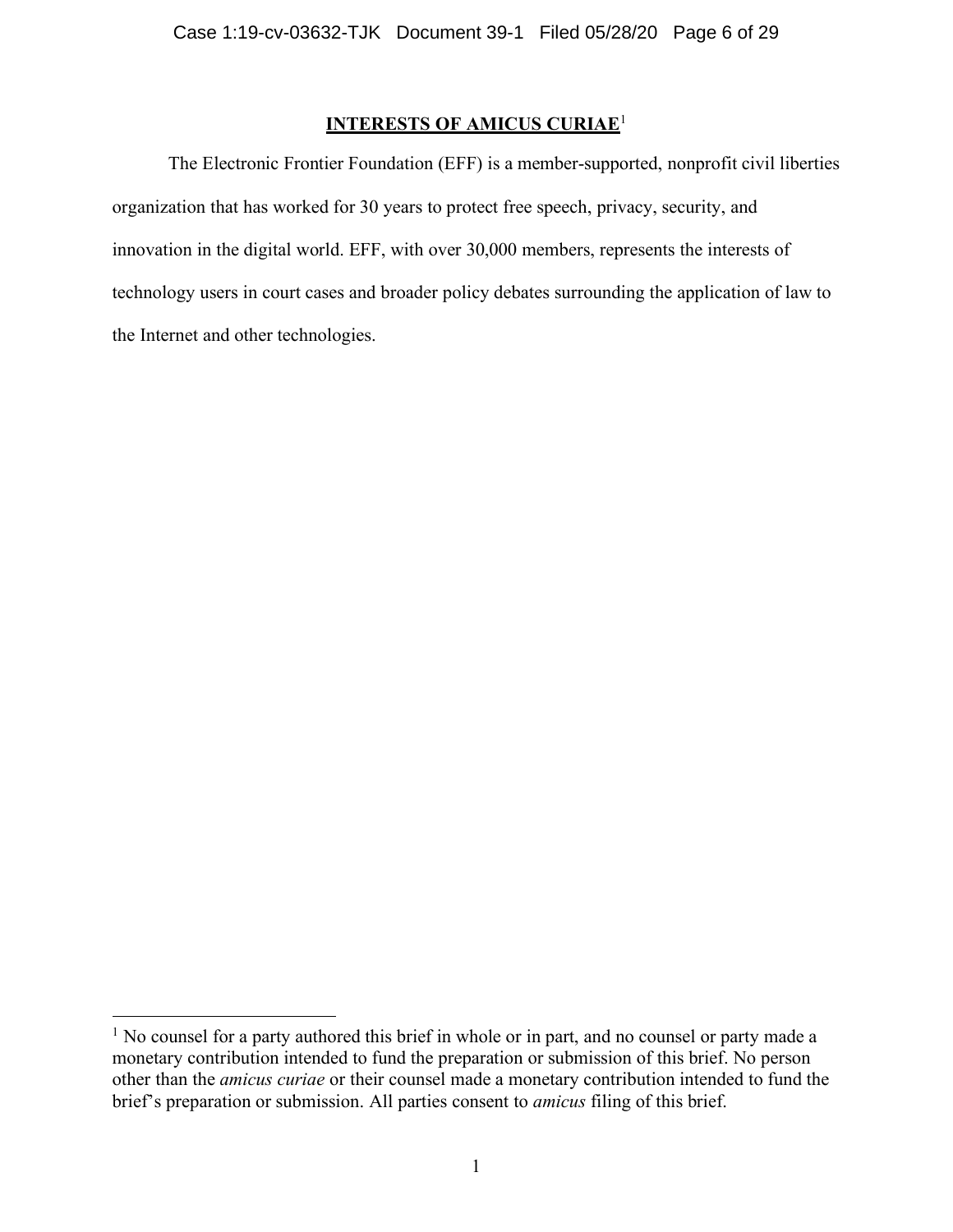### **INTRODUCTION**

In the social media age, secrecy should not be a prerequisite for privacy. *See U.S. v. Jones*, 565 U.S. 400, 418 (2012) (Sotomayor, J., concurring). Fifty percent of the world's population uses social media—meaning 3.8 billion people.2 Seventy-two percent of American adults use social media.3 Defendants' social media surveillance program, enabled by the Registration Requirement, <sup>4</sup> targets the publicly available information on social media profiles of visa applicants. Yet publicly available content, particularly when viewed comprehensively, can reveal vast amounts of personal details about social media users. "Social media allows users to gain access to information and communicate with one another about it on any subject that might come to mind." *Packingham v. North Carolina,* 137 S. Ct. 1730, 1737 (2017).

Due to the networked nature of social media, personal information about a user may not be published by the user themselves, but rather by their social media connections. Even when a user posts personal information on social media, they may do so inadvertently due to the complexities of privacy settings, within a single platform and across platforms. Moreover, much of this information is outside the scope of and irrelevant to the visa application process, or may not be sufficiently reliable to make a legal determination about visa eligibility.

The networked nature of social media also means that Defendants' social media surveillance program does not solely affect visa applicants, many of whom are already in the

https://www.pewresearch.org/internet/fact-sheet/social-media.

<sup>2</sup> Paige Cooper, *140+ Social Media Statistics That Matter to Marketers in 2020*, HOOTSUITE (Feb. 20, 2020), https://blog.hootsuite.com/social-media-statistics-for-social-media-managers.

<sup>3</sup> *Social Media Fact Sheet*, PEW RES. CTR. (June 12, 2019),

<sup>4</sup> Visa applicants must "disclose on their application forms all social media identifiers, including pseudonymous ones, they have used on any of twenty social media platforms during the preceding five years (the 'Registration Requirement')." Compl. [ECF No. 1] ¶ 1. Social media identifiers are synonymous with usernames or handles.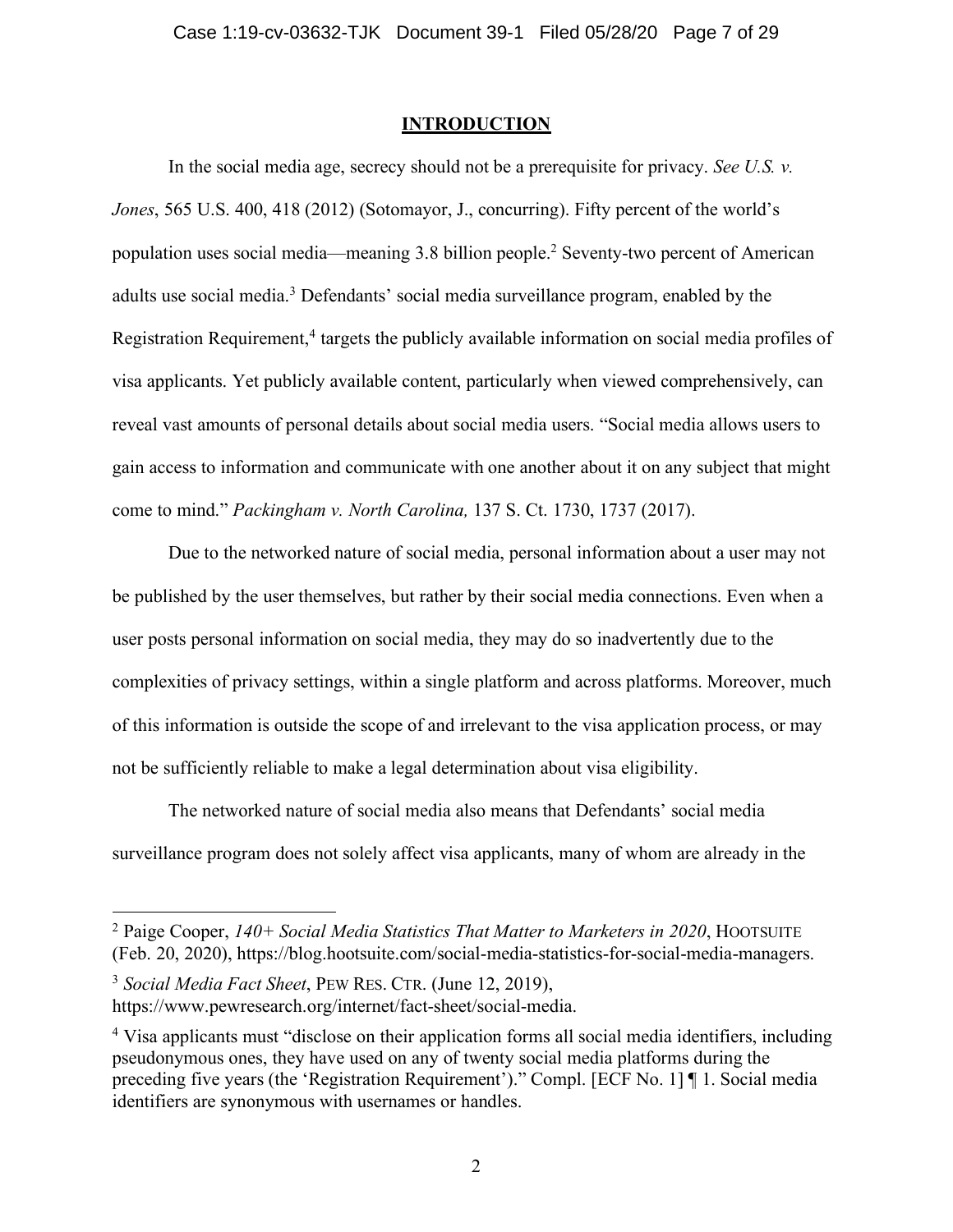### Case 1:19-cv-03632-TJK Document 39-1 Filed 05/28/20 Page 8 of 29

United States; it also implicates those in their social networks, many of whom may be U.S. persons. Overall, this amounts to millions, if not billions of people, given that the Registration Requirement will apply to an estimated 14.7 million visa applicants annually.<sup>5</sup>

Thus, social media users have privacy and related free speech interests in shielding their public profiles from government scrutiny. If visa applicants and their social media associates know that the government can glean vast amounts of personal information about them, whether accurate or not, they may be chilled from freely engaging in speech and associational activities on social media platforms like Facebook, Instagram, and Twitter.

Visa applicants may be chilled out of fear that they could be denied a U.S. visa. Visa applicants *and* those in their social networks may be chilled by the simple fact that the U.S. government is, at minimum, *reviewing* vast amounts of personal information about them—such as their political beliefs or sexual orientation, or details about who their friends and family members are, or what groups they belong to. "The characteristics of modern communications technology that enhance association . . . also enhance the potential that association will be chilled by relational surveillance."6 These chilling effects are heightened by the fact that Defendants may also be *collecting, storing for decades, using for other purposes, and sharing* 

 <sup>5</sup> Compl. [ECF No. 1] ¶ 1; U.S. Dept. of State, *60-Day Notice of Proposed Information Collection: Application for Nonimmigrant Visa*, OMB Control No. 1405-0182 [Forms DS-160 & DS-156] (March 30, 2018) ("Estimated Number of Respondents: 14,000,000."), https://www.federalregister.gov/documents/2018/03/30/2018-06496/60-day-notice-of-proposedinformation-collection-application-for-nonimmigrant-visa; U.S. Dept. of State, *60-Day Notice of Proposed Information Collection: Application for Immigrant Visa and Alien Registration*, OMB Control No. 1405-0185 [Form DS-260] (March 30, 2018) ("Estimated Number of Respondents: 710,000."), https://www.federalregister.gov/documents/2018/03/30/2018-06490/60-day-noticeof-proposed-information-collection-application-for-immigrant-visa-and-alien.

<sup>6</sup> Katherine J. Strandburg, *Freedom of Association in a Networked World: First Amendment Regulation of Relational Surveillance*, 49 B.C. L. REV. 741, 751 (2008), https://lawdigitalcommons.bc.edu/bclr/vol49/iss3/3.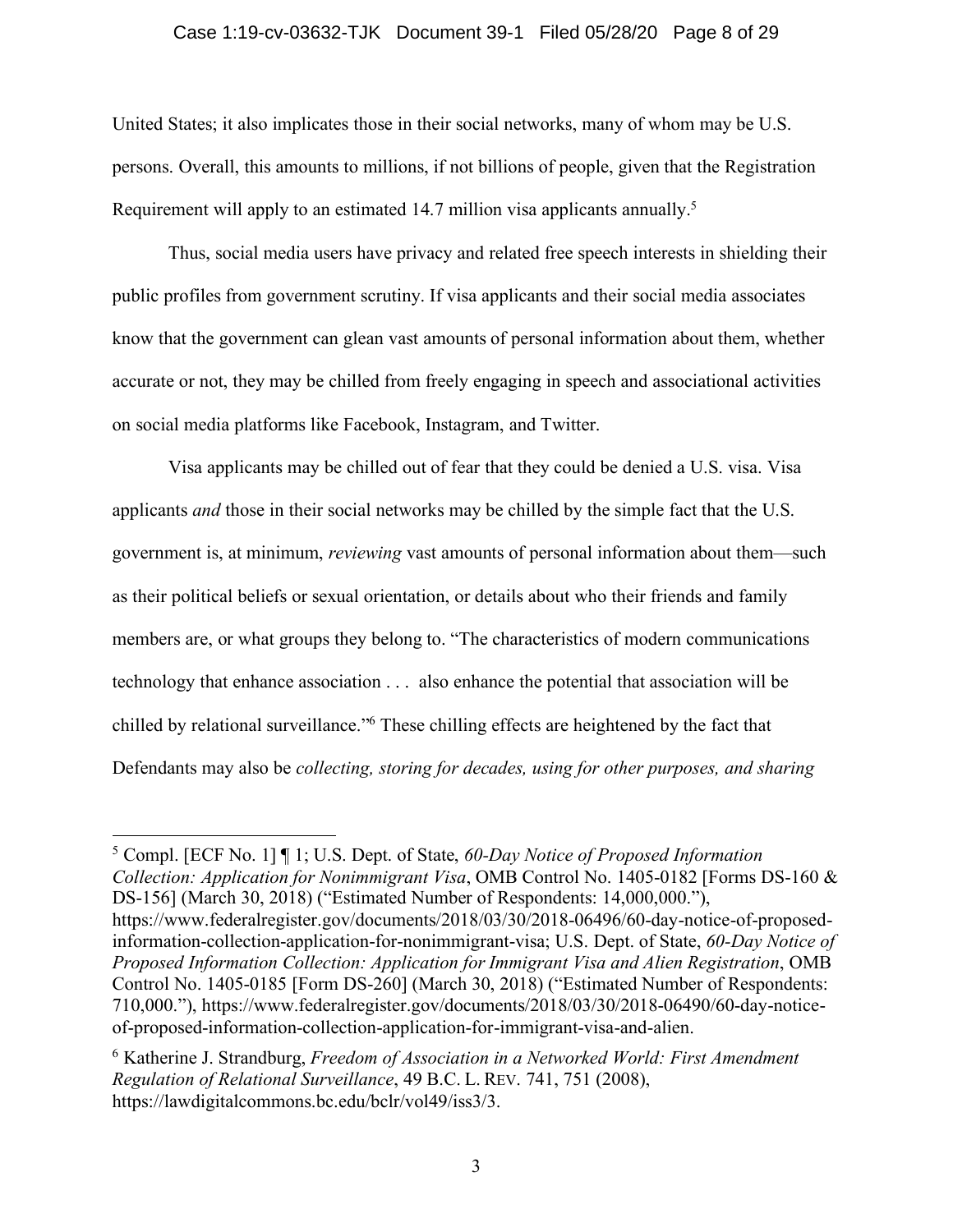*with other governmental entities* publicly available social media information.7

For these reasons, *amicus* urges this Court to deny Defendants' motion to dismiss.

## **ARGUMENT**

## **I. Government Surveillance of Public Social Media Profiles Invades Privacy and Chills Free Speech and Association**

Social media users have privacy and related free speech interests in shielding their profiles from government surveillance, irrespective of the fact that Defendants' Registration Requirement only targets "public-facing" social media information.<sup>8</sup> Defendants can glean vast amounts of personal information from public social media profiles, creating an impermissible chilling effect on both visa applicants and those in their social networks.

# A. Defendants' Surveillance Program is Broad in Scope Given the Nature of Social Media

Social media platforms are modern technological innovations that can chronicle in persistent, exhaustive, and minute detail all aspects of individuals' lives. As discussed below, *see infra* Part II, social media profiles can publicly reveal a plethora of personal information about users, both in terms of the amount and nature of that information.

Moreover, Defendants have not meaningfully limited the scope of the social media surveillance program other than by limiting it to publicly available content. While visa applicants have to report social media platforms they have *used* in the past five years, there is no indication that Defendants are limited to only looking at social media content *date stamped* during the five

 <sup>7</sup> Compl. [ECF No. 1] ¶¶ 35-37.

<sup>8</sup> U.S. Dept. of State, *DS-160 Supporting Statement*, at 22 (April 11, 2019), https://www.reginfo.gov/public/do/PRAViewDocument?ref\_nbr=201808-1405-004; U.S. Dept. of State, *DS-260 Supporting Statement*, (April 10, 2019), https://www.reginfo.gov/public/do/PRAViewDocument?ref\_nbr=201808-1405-009.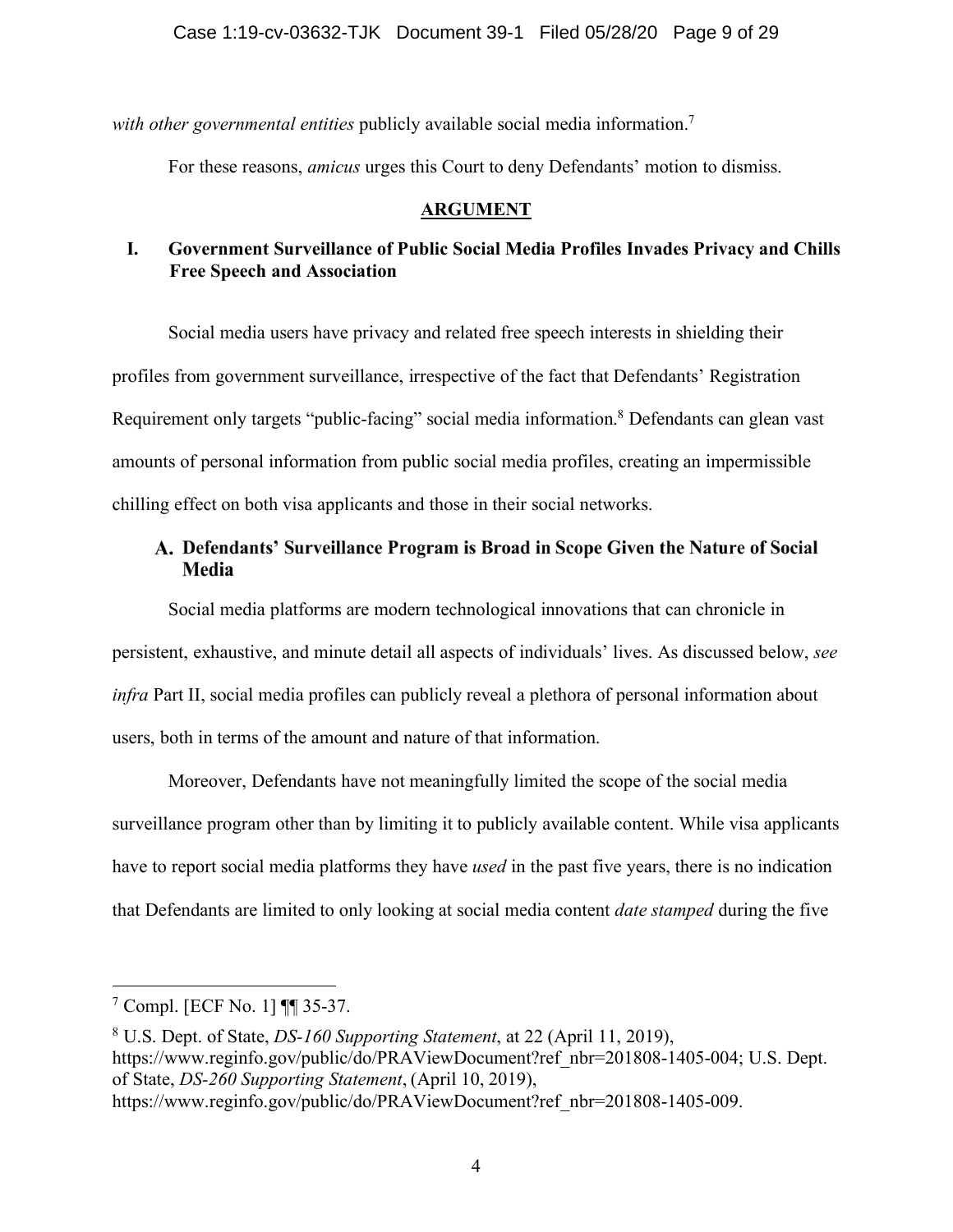years prior to the submission of the application.<sup>9</sup>

The Supreme Court has recognized that modern technologies can host unprecedented amounts of data. More than a modern cell phone's "immense storage capacity," *see Riley v. California*, 573 U.S. 373, 393 (2014), social media profiles have virtually unlimited storage capacity because they live in "the cloud"—that is, in companies' ever-expanding server farms.10 The *Riley* Court noted that "[t]he sum of an individual's private life can be reconstructed through a thousand photographs labeled with dates, locations, and descriptions," *id.* at 394, which may be publicly available on social media platforms like Facebook and Instagram.

Additionally, similar to cell phones, social media profiles "collect<sup>[]</sup> in one place many distinct types of information … that reveal much more in combination than any isolated record." *See id.* Hundreds or thousands of social media posts, photos and videos, and group memberships can collectively reveal much more about a person than a few discrete pieces of content. Government surveillance of public social media data can thus reveal "a wealth of detail about [their] familial, political, professional, religious, and sexual associations." *See Jones*, 565 U.S. at 415 (Sotomayor, J., concurring). *See also Carpenter v. U.S.*, 138 S. Ct. 2206, 2217 (2018) ("[T]ime-stamped data provides an intimate window into a person's life.").

The government can also glean from social media profiles personal information that it may not otherwise have access to via the visa application. For example, Form DS-260 for

 <sup>9</sup> Compl. [ECF No. 1] ¶ 28; *DS-160 Supporting Statement* at 22 & *DS-260 Supporting Statement* at 20, *supra* note 8.

<sup>&</sup>lt;sup>10</sup> Hive is Facebook's data warehouse, which had (in 2014) 300 petabytes of data and absorbed four new petabytes of data per day. Kit Smith, *53 Incredible Facebook Statistics and Facts*, BRANDWATCH (June 1, 2019), https://www.brandwatch.com/blog/facebook-statistics. Each petabyte is equivalent to one million gigabytes. By comparison, modern smartphones generally hold anywhere from 32 to 128 gigabytes of storage.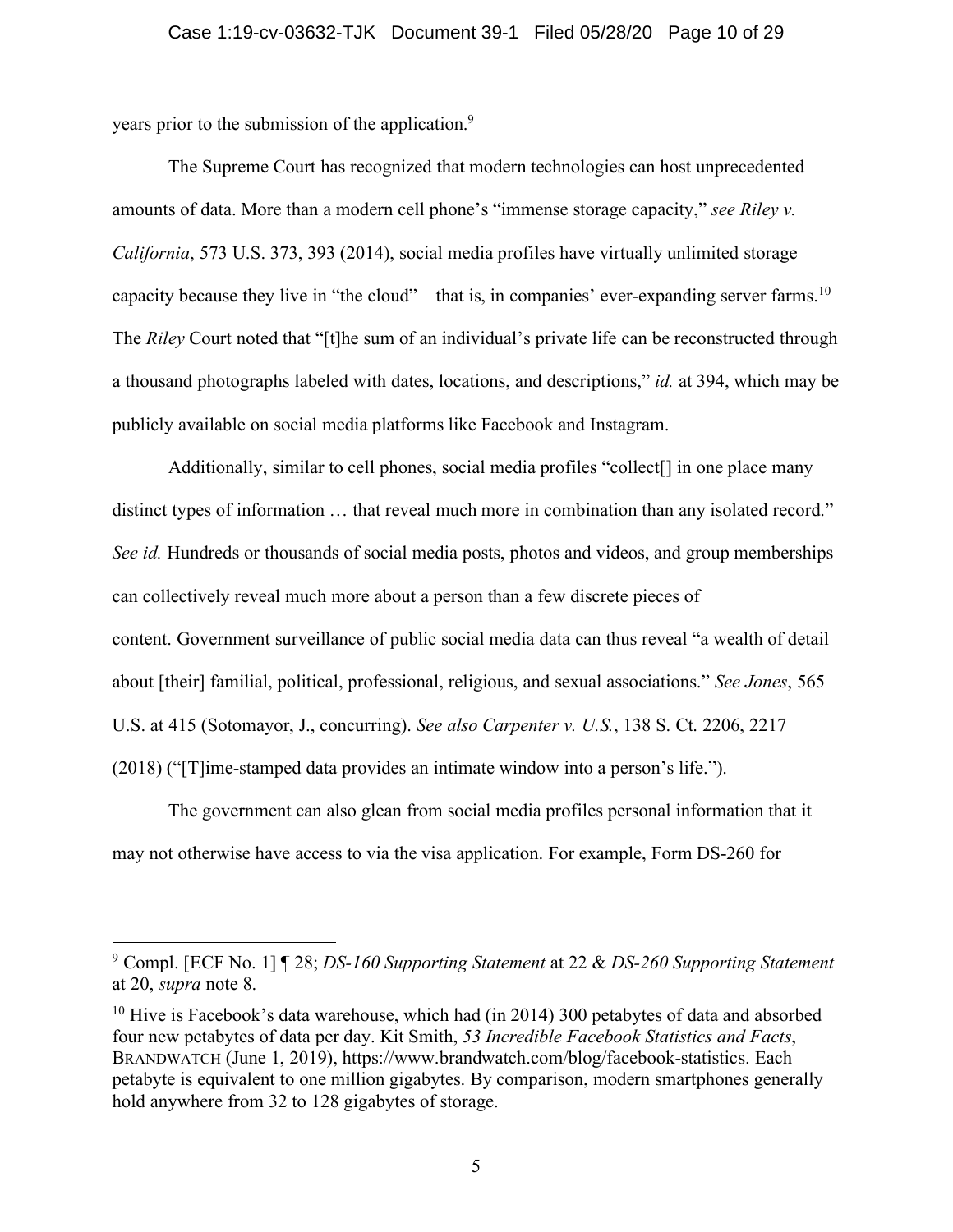### Case 1:19-cv-03632-TJK Document 39-1 Filed 05/28/20 Page 11 of 29

immigrant visas rightfully does not ask for political beliefs.<sup>11</sup> Yet political beliefs may be easily ascertainable from a review of a visa applicant's public social media content. *See infra* Part II.A. This is another situation where "the retrospective quality of the data here gives [the government] access to a category of information otherwise unknowable." *See Carpenter*, 138 S. Ct. at 2218.

The breadth of Defendants' social media surveillance program is not just measured by the amount and types of personal information it encompasses. It is also measured by the sheer number of people affected. This includes visa applicants, many of whom are already in the United States, *and* those in their social networks, including U.S. persons. 12

Defendants admit that the Registration Requirement will affect 14.7 million visa applicants annually.13 And the social media connections of those visa applicants are many millions—if not billions—more than that.<sup>14</sup> In a striking illustration of the networked nature of social media, Facebook's Cambridge Analytica scandal<sup>15</sup> revealed how directly targeting a small subset of users can invade the privacy of tens of millions of people: "Only 270,000 people ever used the This Is Your Digital Life (TIYDL) app, but Facebook estimates that data from 87

 <sup>11</sup> *See infra* note 31. *See generally* U.S. Dept. of State, *DS-260 IV Application SAMPLE* (Oct. 2019), https://travel.state.gov/content/dam/visas/DS-260-Exemplar.pdf.

<sup>&</sup>lt;sup>12</sup> Many visa applicants are already in the country and therefore are themselves U.S. persons. Compl. [ECF No. 1] ¶¶ 1, 43.

<sup>13</sup> *See supra* note 5.

<sup>14</sup> As of 2014, more than half of Facebook users had more than 200 friends. Aaron Smith, *What people like and dislike about Facebook*, PEW RES. CTR. (Feb. 3, 2014), https://www.pewresearch.org/fact-tank/2014/02/03/what-people-like-dislike-about-facebook.

<sup>&</sup>lt;sup>15</sup> The Cambridge Analytica scandal involved the precise targeting of Facebook users to influence the U.S electorate during the 2016 presidential election. Cambridge Analytica developed a personality quiz and app that scraped private information from the profiles of users who took the quiz, as well as from users' friends' profiles. Kevin Granville, *Facebook and Cambridge Analytica: What You Need to Know as Fallout Widens*, N.Y. TIMES (March 19, 2018), https://www.nytimes.com/2018/03/19/technology/facebook-cambridge-analyticaexplained.html.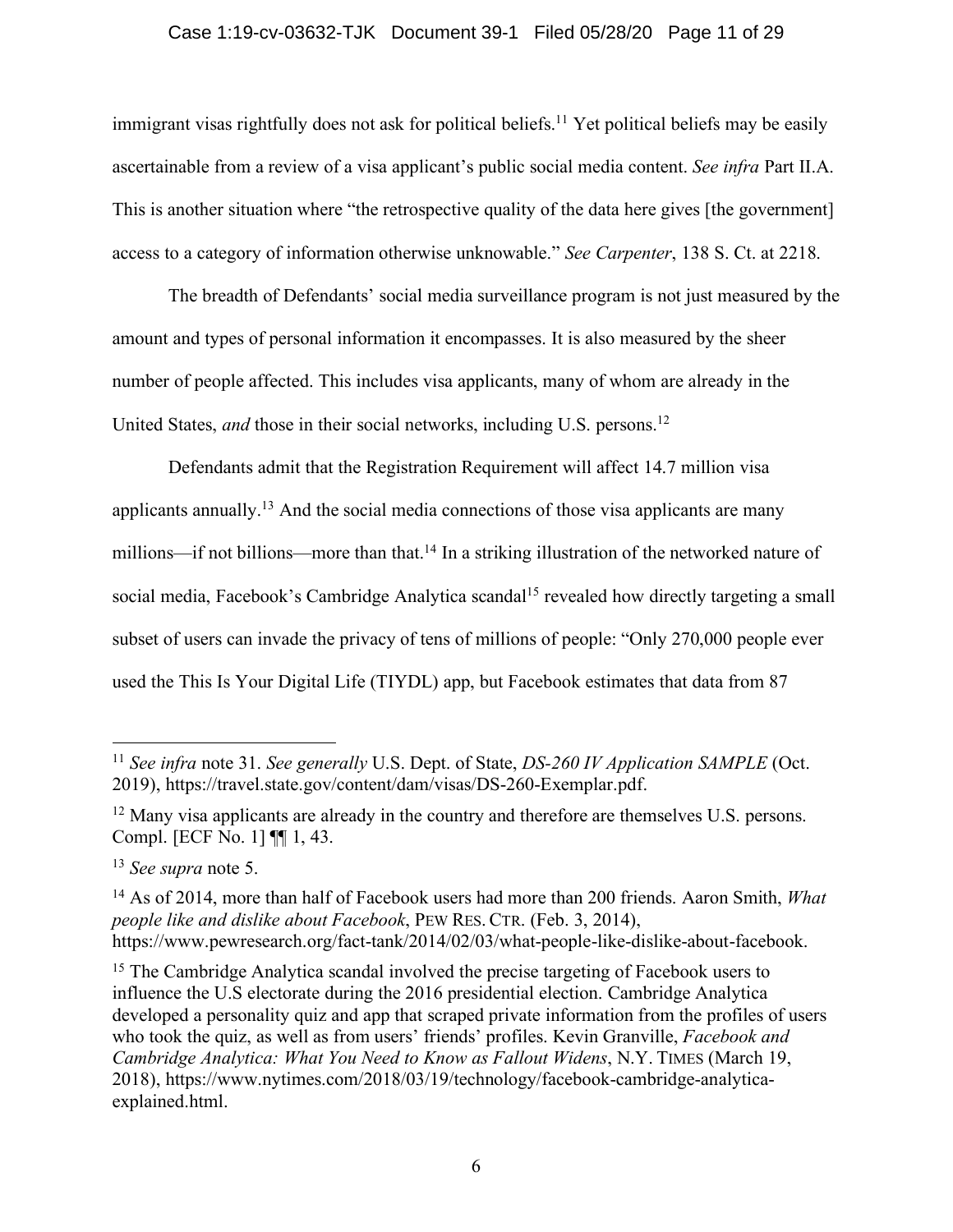### Case 1:19-cv-03632-TJK Document 39-1 Filed 05/28/20 Page 12 of 29

million people ended up in the hands of Cambridge Analytica."16 Even people who choose to avoid social media are not immune from Defendants' social media surveillance program, as data provided to social media platforms by their users can accurately predict the personal information of *nonusers* of social media.17 *See infra* Part II.A.

Importantly, Defendants have not excluded the possibility of collecting information about visa applicants' social media connections, including U.S. persons.18

## **B.** Social Media Users Have Privacy Interests in Their Public Information

Given the broad scope of Defendants' social media surveillance program, visa applicants and those in their social networks have privacy interests in protecting their digital lives from government scrutiny, even when those lives play out in public posts. Although the Fourth Amendment is not at issue in this case, it is noteworthy that the Supreme Court is increasingly recognizing that pervasive government surveillance of individuals' public lives, particularly when facilitated by modern technology, implicates privacy rights. As the Court stated, "[a] person does not surrender all Fourth Amendment protection by venturing into the public sphere." *Carpenter*, 138 S. Ct. at 2217.

<sup>&</sup>lt;sup>16</sup> Timothy Revell, *How Facebook let a friend pass my data to Cambridge Analytica*, NEW SCIENTIST (April 16, 2018), https://www.newscientist.com/article/2166435-how-facebook-let-afriend-pass-my-data-to-cambridge-analytica. Facebook's own research estimates that there are only 3.57 degrees of separation to connect everyone on the platform. Smriti Bhagat et al*.*, *Three and a Half Degrees of Separation*, FACEBOOK RES. (Feb. 4, 2016), https://research.fb.com/blog/2016/02/three-and-a-half-degrees-of-separation.

<sup>17</sup> David Garcia, *Leaking privacy and shadow profiles in online social networks*, SCIENCE ADVANCES (Aug. 4, 2017), https://advances.sciencemag.org/content/3/8/e1701172.

<sup>&</sup>lt;sup>18</sup> "With regard to concerns that United States citizen communications may become involved in the collection, the Department limits its collection to information relevant to a visa adjudication. Consular staff will be directed in connection with this collection to take particular care to avoid collection of third-party information *unless relevant and necessary when conducting any review of social media information*." *DS-160 Supporting Statement* at 9 & *DS-260 Supporting Statement* at 8-9 (emphasis added), *supra* note 8.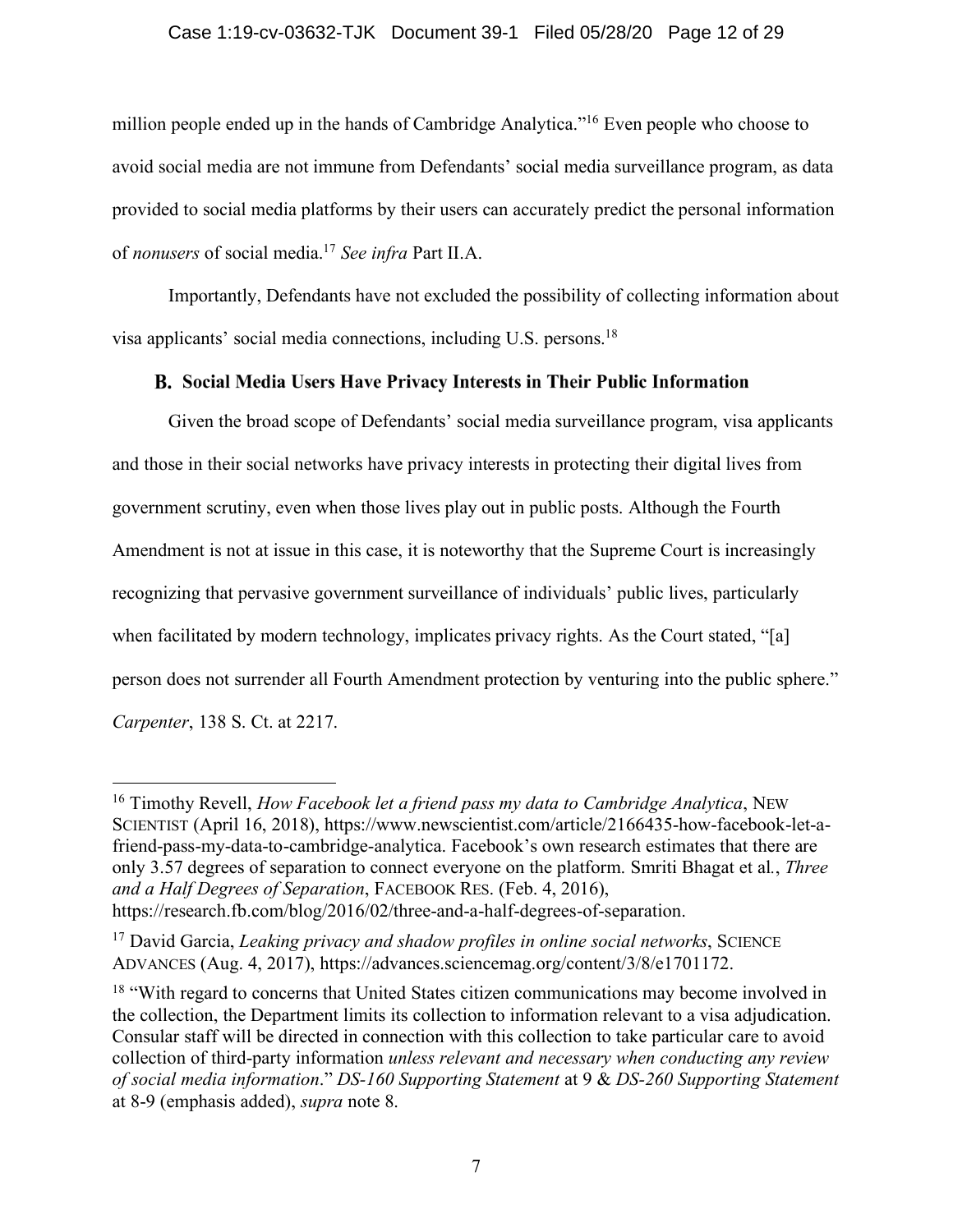#### Case 1:19-cv-03632-TJK Document 39-1 Filed 05/28/20 Page 13 of 29

"[A] central aim of the Framers was to place obstacles in the way of a too permeating police surveillance." *Carpenter*, 138 S. Ct. at 2214 (internal quotation and citation omitted). The Supreme Court has called into question "dragnet-type law enforcement practices" aided by modern technology that encompass individuals' public lives. *Jones*, 565 U.S. at 409 n.6 (citing *U.S. v. Knotts*, 460 U.S. 276, 284 (1983)). *Accord Carpenter*, 138 S. Ct. at 2215 n.2. Importantly, "[a] majority of this Court [in *Jones*] has already recognized that individuals have a reasonable expectation of privacy in the whole of their physical movements," which includes their movements in public. *Carpenter*, 138 S. Ct. at 2217. In *Carpenter*, the Court held that "[w]hether the Government employs its own [GPS] surveillance technology as in *Jones* or leverages the technology of a wireless carrier, … an individual maintains a legitimate expectation of privacy in the record of his physical movements as captured through [cell-site location information]." *Id.*

Here, the government is leveraging the technology of social media companies to engage in widespread surveillance of visa applicants and those in their social networks—that is, the government is assisted by the fact that these companies host publicly available, easily retrievable digital records of individuals' personal lives in words, photos, videos, audio recordings, and other data. Social media profiles may reveal not *just* users' physical locations over time, as was at issue in *Jones* and *Carpenter*, but myriad aspects of their personal lives. Moreover, while consular officers will surely manually scroll through public social media content after they obtain visa applicants' account identifiers per the Registration Requirement, the State Department has not stated whether consular officers also plan to use automated tools to increase the efficiency of their comprehensive review. Notably, Defendant U.S. Department of Homeland

8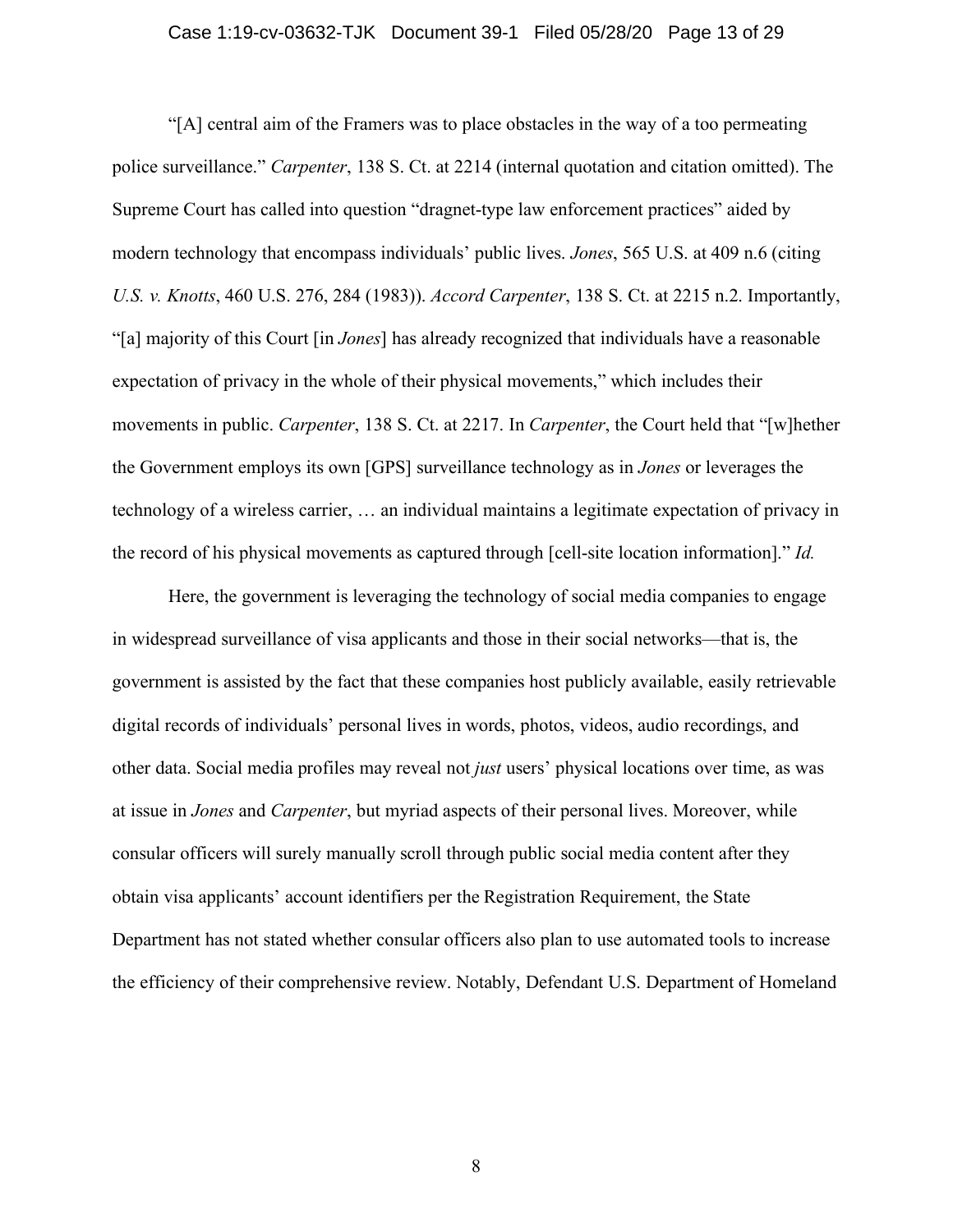Security's (DHS) component agency U.S. Customs and Border Protection (CBP) uses such tools for its own social media surveillance program.19

The invasiveness of Defendants' social media surveillance program is compounded by the fact that visa applicants face government review of their social media profiles not only during the visa vetting process, but also after they have arrived in the United States,<sup>20</sup> surely in part because such "long-term monitoring [is] relatively easy and cheap." *See Jones*, 565 U.S. at 429 (Alito, J., concurring in the judgment). Additionally, beyond review, public social media information may also be collected, stored in government databases for upwards of 100 years, used for other purposes, and shared with domestic and foreign governmental entities.<sup>21</sup>

Thus, Defendants' social media surveillance program is another example of why courts should "cease[] [to] treat secrecy as a prerequisite for privacy." *See Jones*, 565 U.S. at 418

(Sotomayor, J., concurring). $22$ 

This is particularly salient given how social media platforms function. While some social media users knowingly share content publicly, often the public availability of personal

<sup>&</sup>lt;sup>19</sup> "CBP uses Internet-based platforms, as well as government and commercially developed tools that provide a variety of methods for monitoring social media sites." U.S. Customs & Border Protection, *Privacy Impact Assessment for the Publicly Available Social Media Monitoring and Situational Awareness Initiative, DHS/CBP/PIA-058*, at 1 (March 25, 2019), https://www.dhs.gov/sites/default/files/publications/privacy-pia-cbp58-socialmediamarch2019.pdf. *See also* Compl. [ECF No. 1] ¶ 57 (discussing the risks of "automated review tools").

 $20$  Once in the United States, visa applicants (who become visa holders) are subject to ongoing social media monitoring by Defendant DHS's component agencies. Compl. [ECF No. 1]  $\P$  38, 63. Additionally, visa holders in the U.S. who seek to renew their visas will again be subject to the Registration Requirement. *Id.* ¶ 23.

<sup>21</sup> Compl. [ECF No. 1] ¶¶ 35-37.

<sup>22</sup> It is immaterial that users' social media content is held by technology companies. In *Carpenter* and *Jones,* the Court declined to apply the third-party doctrine. *Carpenter*, 138 S. Ct. at 2216-17; *Jones*, 565 U.S. at 417 (Sotomayor, J., concurring).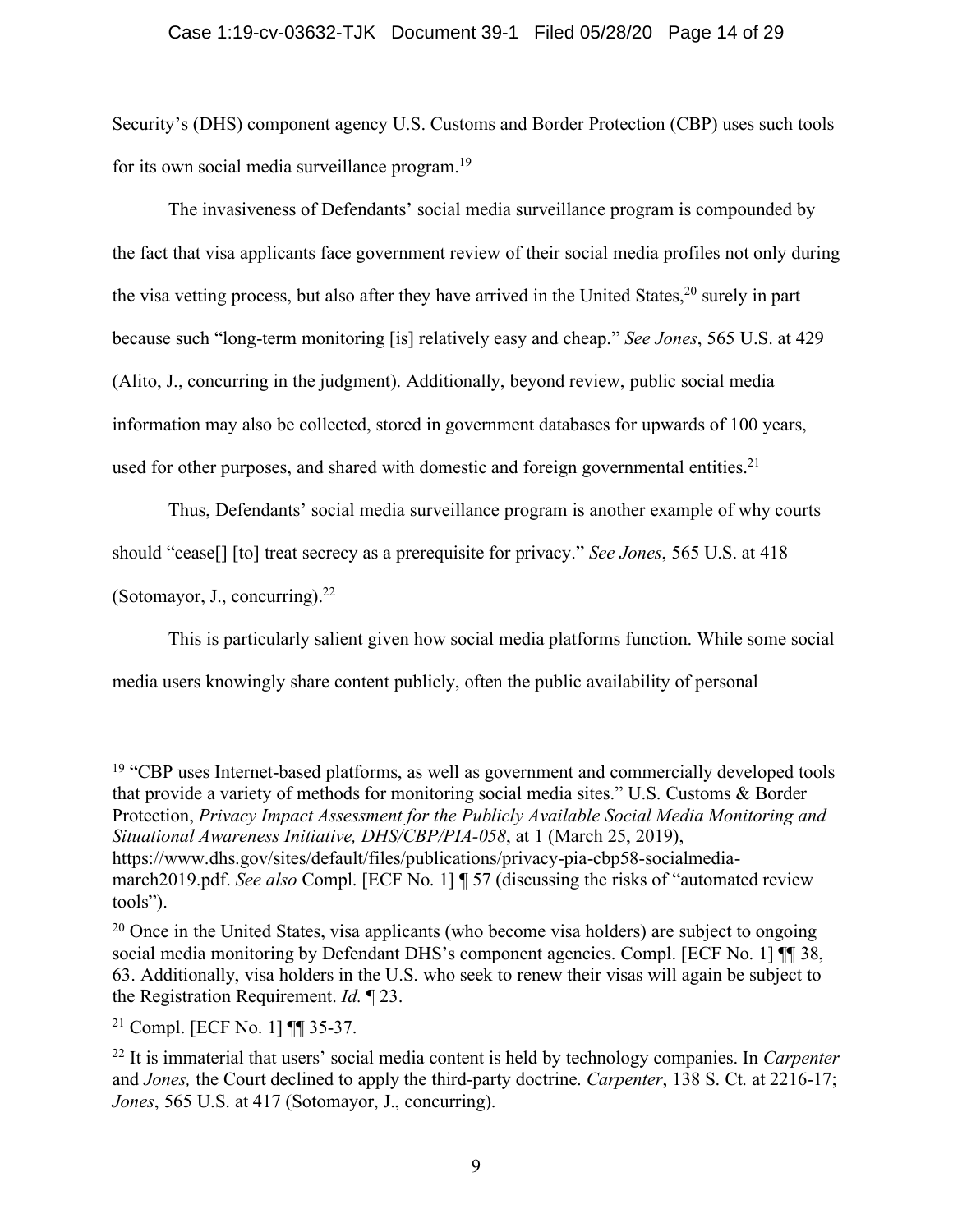information is inadvertent due to the difficulties in navigating the differences in default privacy settings across platforms, the fact that privacy settings may change over time, and the fact that a user's social media connections may reveal information about the user. *See infra* Part II. Even when social media users understand that what they are sharing is public, it is a wholly different situation when the government engages in surveillance of their online accounts to create an "allencompassing record" of their personal lives. *See Carpenter*, 138 S. Ct. at 2217.

## C. Government Surveillance of Public Social Media Information Chills Free Speech and Association

Given that social media users have privacy interests in their public profiles, it follows that government surveillance of their public social media content can chill free speech and association. That is, if individuals know that the government can glean potentially vast amounts of personal information from a comprehensive review of their social media profiles, or that their anonymous or pseudonymous accounts will be linked to their real-world identities, those users will be more inclined to engage in self-censorship and curtail their online speech and associational activities. This risk is particularly constitutionally problematic for visa applicants who are already in the United States and the U.S. persons in their social networks.<sup>23</sup>

As Justice Sotomayor argued in *Jones*, "[a]wareness that the Government may be watching chills associational and expressive freedoms. And the Government's unrestrained power to assemble data that reveal private aspects of identity is susceptible to abuse." *Jones*, 565 U.S. at 416 (Sotomayor, J., concurring).<sup>24</sup> She expressed concern when such data is "the sum of one's public movements" and the government has "recorded and aggregated [it] in a manner that

 <sup>23</sup> Compl. [ECF No. 1] ¶¶ 1, 43.

<sup>24</sup> *See also* Compl. [ECF No. 1] ¶ 2.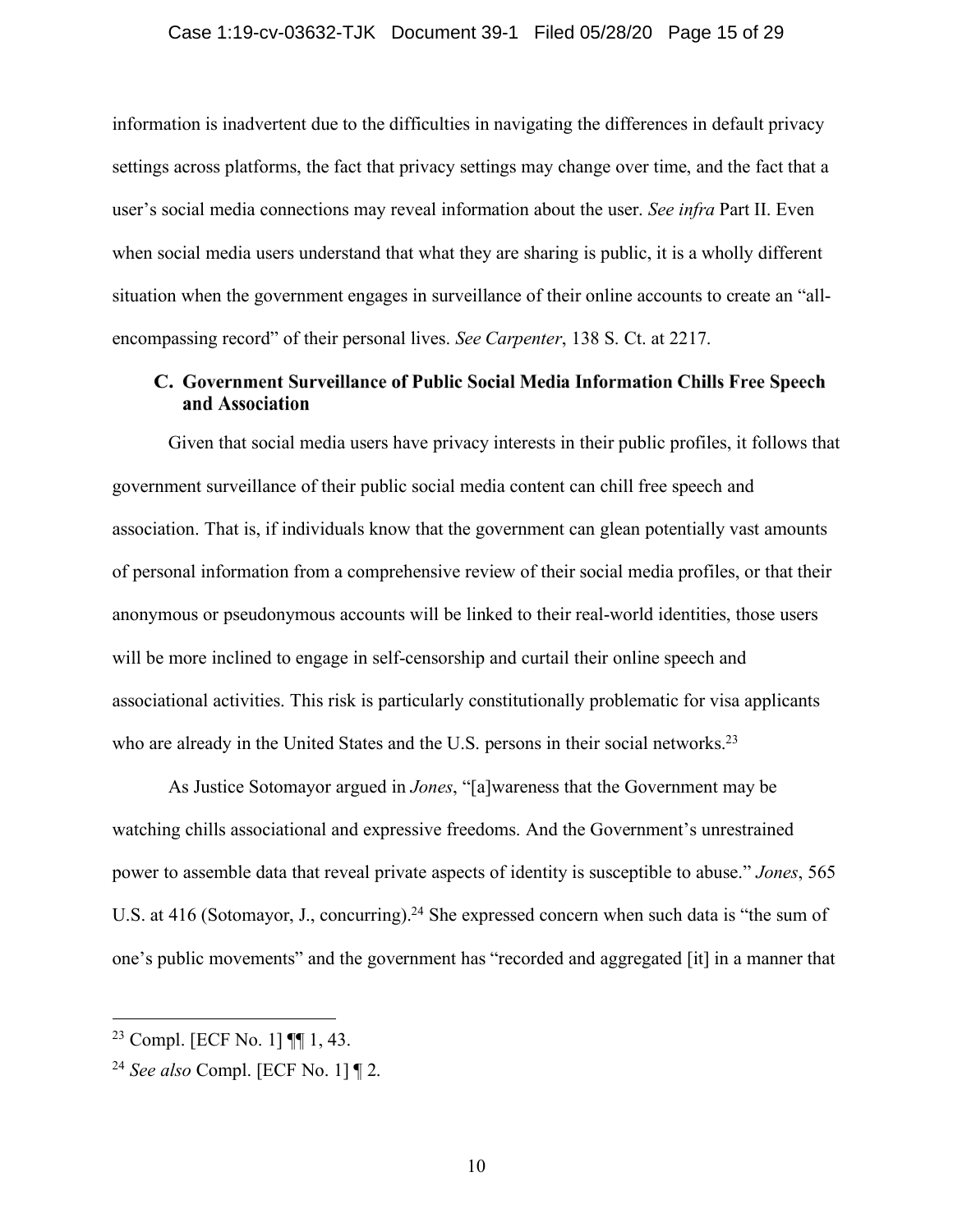#### Case 1:19-cv-03632-TJK Document 39-1 Filed 05/28/20 Page 16 of 29

enables the Government to ascertain, more or less at will, their political and religious beliefs, sexual habits, and so on." *Id. See also NAACP v. Alabama*, 357 U.S. 449, 462 (1958) ("This Court has recognized the vital relationship between freedom to associate and privacy in one's associations."); *Talley v. California*, 362 U.S. 60, 64 (1960) ("Persecuted groups and sects from time to time throughout history have been able to criticize oppressive practices and laws either anonymously or not at all."); *McIntyre v. Ohio Elections Comm'n*, 514 U.S. 334, 357 (1995) ("Anonymity is a shield from the tyranny of the majority."); *Packingham*, 137 S. Ct. at 1735-36 ("[S]ocial media users employ these websites to engage in a wide array of protected First Amendment activity on topics as diverse as human thought.") (internal quotations and citation omitted).

The chilling effects of the Registration Requirement may include visa applicants curtailing or altering their social media habits, or completely disengaging from social media altogether; disassociating from certain individuals if there is a fear that having such connections may be offensive to the U.S. government; or forgoing travel to the United States. Visa applicants who use social media anonymously or pseudonymously may be more inclined to shut down their social media accounts altogether, as they may fear that their social media alter egos will be linked to their real-world identities if they seek to travel to the United States. This risk is particularly acute given that the U.S. government may share social media information with repressive foreign governments.25 Individuals in visa applicants' social networks, including U.S. persons, may also limit, change, or stop using social media, or sever online connections with

<sup>&</sup>lt;sup>25</sup> Compl. [ECF No. 1] ¶ 60.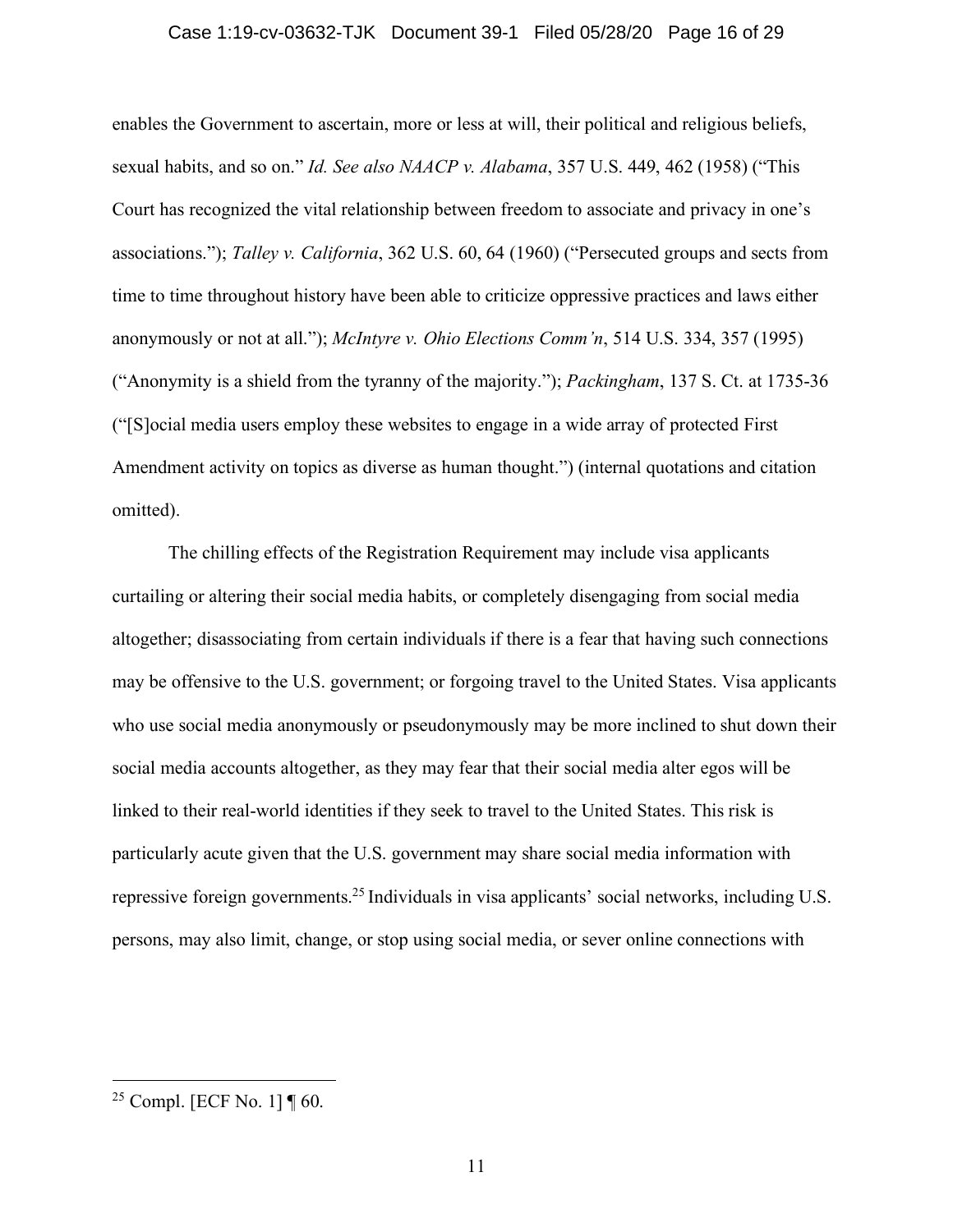#### Case 1:19-cv-03632-TJK Document 39-1 Filed 05/28/20 Page 17 of 29

friends, family members, or colleagues who may be applying for a U.S. visa for fear of being under the government's watchful eye.<sup>26</sup>

Studies that have examined the consequences of digital surveillance by the government confirm these chilling effects. Citizen Lab, an interdisciplinary laboratory based at the Munk School of Global Affairs & Public Policy at the University of Toronto, found that 62 percent of study respondents would be less likely to "speak or write about certain topics online" if they knew the government was engaged in online surveillance, with even higher numbers for younger users.<sup>27</sup> A Pew Research Center survey found that 34 percent of those respondents who were aware of the online surveillance programs revealed by Edward Snowden took at least one step to shield their information from the government, such as using social media less often, uninstalling apps, and avoiding use of certain terms in online communications.<sup>28</sup>

When considering the chilling effects of Defendants' social media surveillance program, it makes little difference that the government "acknowledges that some applicants may transition their social media accounts from public-facing to protected, non-public settings."29 In fact, some visa applicants may hesitate to make their social media profiles wholly private for fear that doing so may negatively impact their visa determination.<sup>30</sup> Visa applicants who use social media

<sup>27</sup> Jonathan W. Penney, *Internet Surveillance, Regulation, and Chilling Effects Online: A Comparative Case Study*, INTERNET POL'Y REV. 6:2 at 8, 18 (2017), https://policyreview.info/articles/analysis/internet-surveillance-regulation-and-chilling-effectsonline-comparative-case.

 <sup>26</sup> Compl. [ECF No. 1] ¶¶ 51, 53-56.

<sup>28</sup> Lee Rainie & Mary Madden, *Americans' Privacy Strategies Post-Snowden*, PEW RES. CTR. (March 16, 2015), https://www.pewresearch.org/internet/2015/03/16/americans-privacystrategies-post-snowden.

<sup>29</sup> *DS-160 Supporting Statement* at 14 & *DS-260 Supporting Statement* at 13, *supra* note 8.

<sup>&</sup>lt;sup>30</sup> In an analogous context, travelers carrying devices wiped of any personal information have reported facing heightened scrutiny by border agents who believed such devices indicate that travelers have something to hide. *See, e.g.*, Rob Salerno, *US Customs block Canadian man after*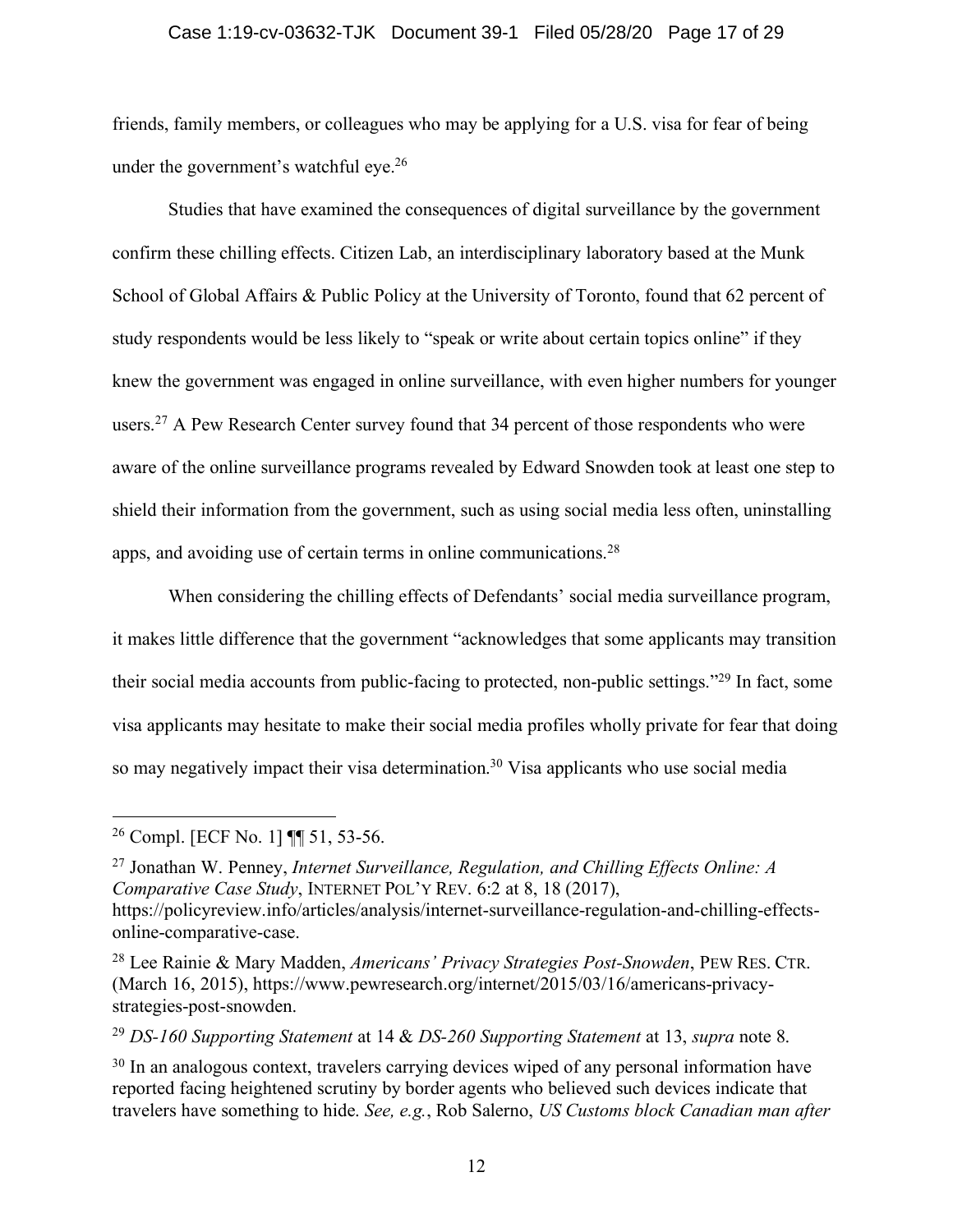anonymously or pseudonymously may be loath to maximize privacy settings because the very point is to speak publicly, especially about controversial or sensitive issues.

Finally, it makes little difference that the government promises not to use certain information, including information obtained outside the scope of application forms, in making visa determinations. Defendants attempt to reassure applicants that "visas may not be denied on the basis of race, religion, ethnicity, national origin, political views, gender, or sexual orientation."31 But the simple fact that the government has *reviewed* personal information is enough to create a chilling effect. Further, it is not unreasonable to fear that information such as political beliefs gleaned from social media profiles may tacitly influence consular officers' visa decisions, even if contrary to policy.32

## **II. Social Media Platforms Can Reveal Vast Amounts of Personal Information About Users**

## A. Social Networks Are Intricate and Complex

 $\overline{a}$ 

A visa applicant's social media profiles can paint an alarmingly detailed picture of their

personal lives, as well as those of their friends, family members, and other connections—many

*reading his Scruff profile*, XTRA (Feb. 20, 2017) ("They said, 'Next time you come through, don't have a cleared phone,' and that was it."), https://www.dailyxtra.com/us-customs-blockcanadian-man-after-reading-his-scruff-profile-73048.

<sup>31</sup> *DS-160 Supporting Statement* at 10 & *DS-260 Supporting Statement* at 10, *supra* note 8.

<sup>&</sup>lt;sup>32</sup> Defendant DHS's component agency CBP has faced numerous allegations of profiling based on social media activity, contrary to the agency's policies. In August 2019, a Palestinian student starting his freshman year at Harvard University was denied entry to the United States allegedly because of the political views *his friends* expressed on social media. Karen Zraick & Mihir Zaveri, *Harvard Student Says He Was Barred From U.S. Over His Friends' Social Media Posts*, N.Y. TIMES (Aug. 27, 2019), https://www.nytimes.com/2019/08/27/us/harvard-student-ismailajjawi.html. In January 2020, after the United States' assassination of Iranian General Qasem Soleimani, several Iranians and Iranian Americans alleged that they were questioned about their political views and social media activity at the U.S.-Canada border. *Iranian-Americans 'harassed' by US border officials*, BBC NEWS (Jan. 6, 2020), https://www.bbc.com/news/worldus-canada-51011029.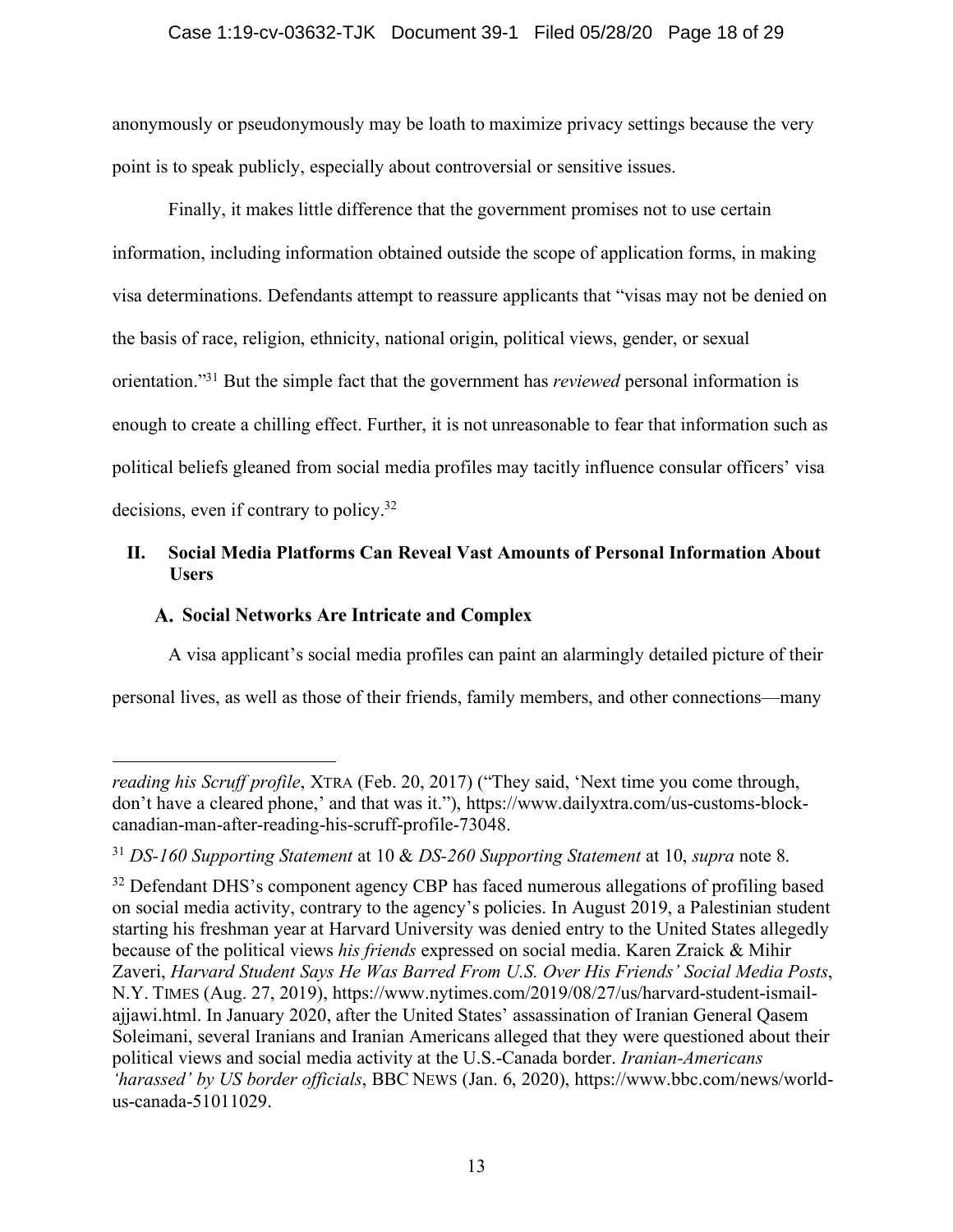#### Case 1:19-cv-03632-TJK Document 39-1 Filed 05/28/20 Page 19 of 29

of whom may be U.S. persons. This is because of the fundamentally interconnected nature of social networks.

Social media can reveal information about a visa applicant in two ways: 1) by the applicant themselves through, for example, biographical information, text-based posts, photos, videos, and group memberships; and 2) by their social media associates via tagging, commenting, and following. Consider the example of how social media may reveal a visa applicant's political beliefs. The visa applicant may share their political beliefs in their biographical information, through membership in a public Facebook group supporting their political party, or by liking a political candidate's Facebook page or following the candidate on Twitter. Their associates may tag the applicant in a political rant or post photos at a political rally that identify the applicant.

Social media can also reveal information about the individuals in a visa applicant's network, including U.S. persons. Information about another user (Friend A) can be revealed by the user themselves or by the visa applicant, as described above, *or* by a third-party associate; for example, the visa applicant posts a photo from a political rally and Friend B tags Friend A in that photo.

There are ways that social media can reveal information about a visa applicant or their associates without *any* party affirmatively sharing that information. Studies have found that even when a user does not explicitly share or indicate the nature of their relationship with their "friends" or "followers" on social media, sexual orientation<sup>33</sup> and romantic relationships<sup>34</sup> can

 <sup>33</sup> Carter Jernigan & Behram F.T. Mistree, *Gaydar: Facebook friendships expose sexual orientation*, FIRST MONDAY (Sept. 22, 2009), https://firstmonday.org/article/view/2611/2302.

<sup>34</sup> Brady Robards & Siân Lincoln, *Making It "Facebook Official": Reflecting on Romantic Relationships Through Sustained Facebook Use*, SOC. MEDIA + SOC'Y (Oct. 12, 2016), https://journals.sagepub.com/doi/10.1177/2056305116672890.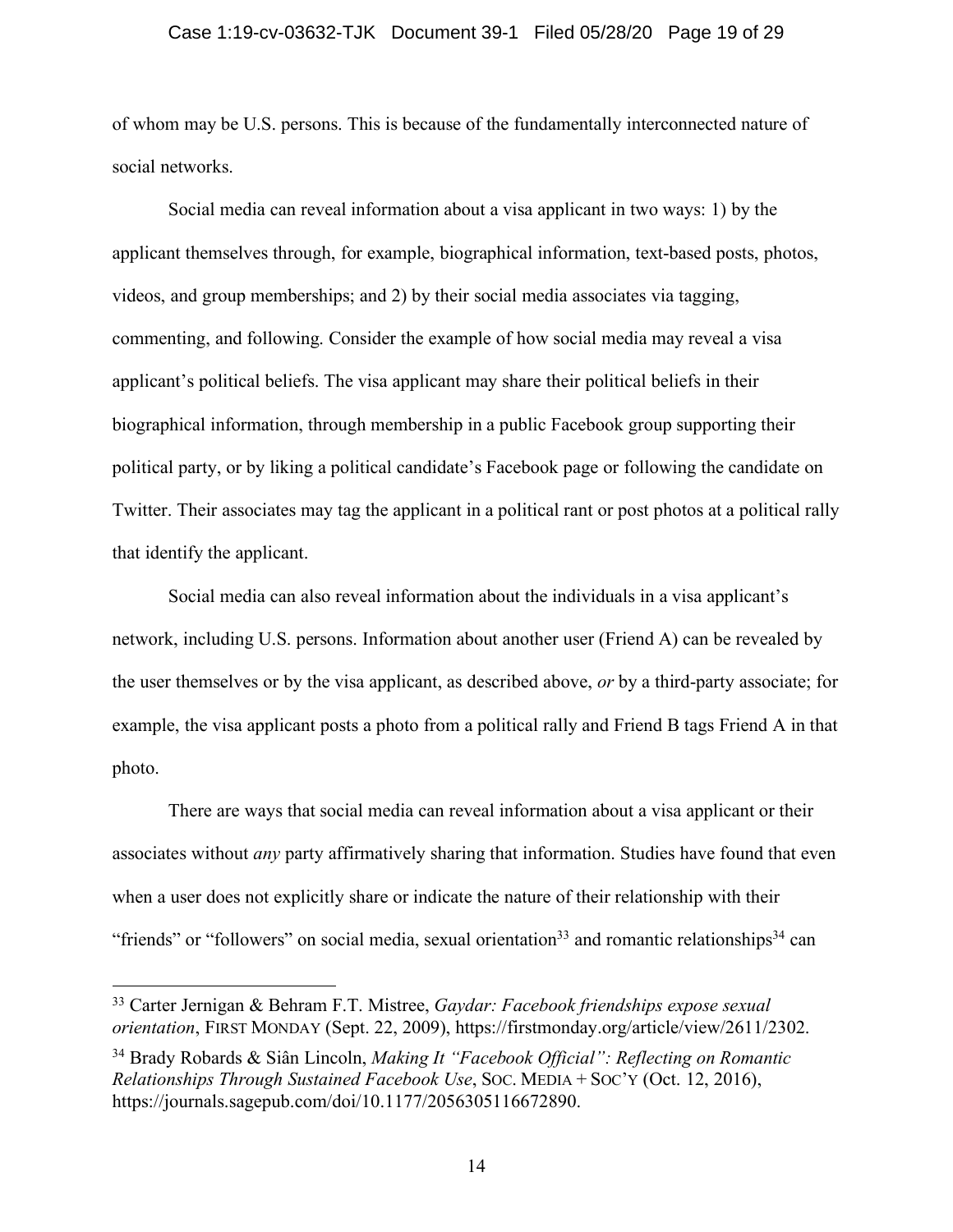### Case 1:19-cv-03632-TJK Document 39-1 Filed 05/28/20 Page 20 of 29

reliably be inferred. One study even found that it is possible to predict personal information about *nonusers* of social media based on personal data and contact lists shared by users.<sup>35</sup> As the study put it, "[t]he persistent trace of our online social interaction can slowly accumulate enough data to effectively diminish the decision power of an individual to keep personal information private."36

Importantly, while social media users often affirmatively make personal information public, a user may publish personal information unintentionally given the complexities of privacy settings. From organ donation<sup>37</sup> to word processing software,  $38$  studies show that most people do not change default settings. Even when they do, younger people are more likely to take advantage of available settings than adults over 50.<sup>39</sup> On some social media platforms, it can be difficult to discern exactly what information is public by default.<sup>40</sup> Privacy settings also vary widely across social media platforms, with some offering more granularity than others. *See infra* Part II.B. Additionally, privacy settings can change without warning.<sup>41</sup>

 <sup>35</sup> Garcia, *supra* note 17.

<sup>36</sup> *Id.*

<sup>37</sup> Shai Davidai, Thomas Gilovich, Lee D. Ross, *The Meaning of Default Options for Potential Organ Donors*, PROCEEDINGS OF THE NAT'L ACAD. SCI. 109:38 (Sept. 18, 2012), https://stanford.app.box.com/s/yohfziywajw3nmwxo7d3ammndihibe7g.

<sup>38</sup> Jared Spool, *Do users change their settings?*, UIE (Sept. 14, 2011), https://archive.uie.com/brainsparks/2011/09/14/do-users-change-their-settings.

<sup>39</sup> Mary Madden & Aaron Smith, *Reputation Management and Social Media*, PEW RES. CTR. (May 26, 2010), https://www.pewresearch.org/internet/2010/05/26/reputation-management-andsocial-media.

<sup>40</sup> *See, e.g., Add and Edit Your Profile Info*, FACEBOOK HELP CTR. (explaining how to change various settings without consistently explaining what information is public by default), https://www.facebook.com/help/1017657581651994.

<sup>41</sup> Will Oremus, *Facebook Changed 14 Million People's Privacy Settings to "Public" Without Warning*, SLATE (June 7, 2018), https://slate.com/technology/2018/06/facebook-changed-14 million-peoples-privacy-settings-to-public-without-warning-due-to-a-bug.html.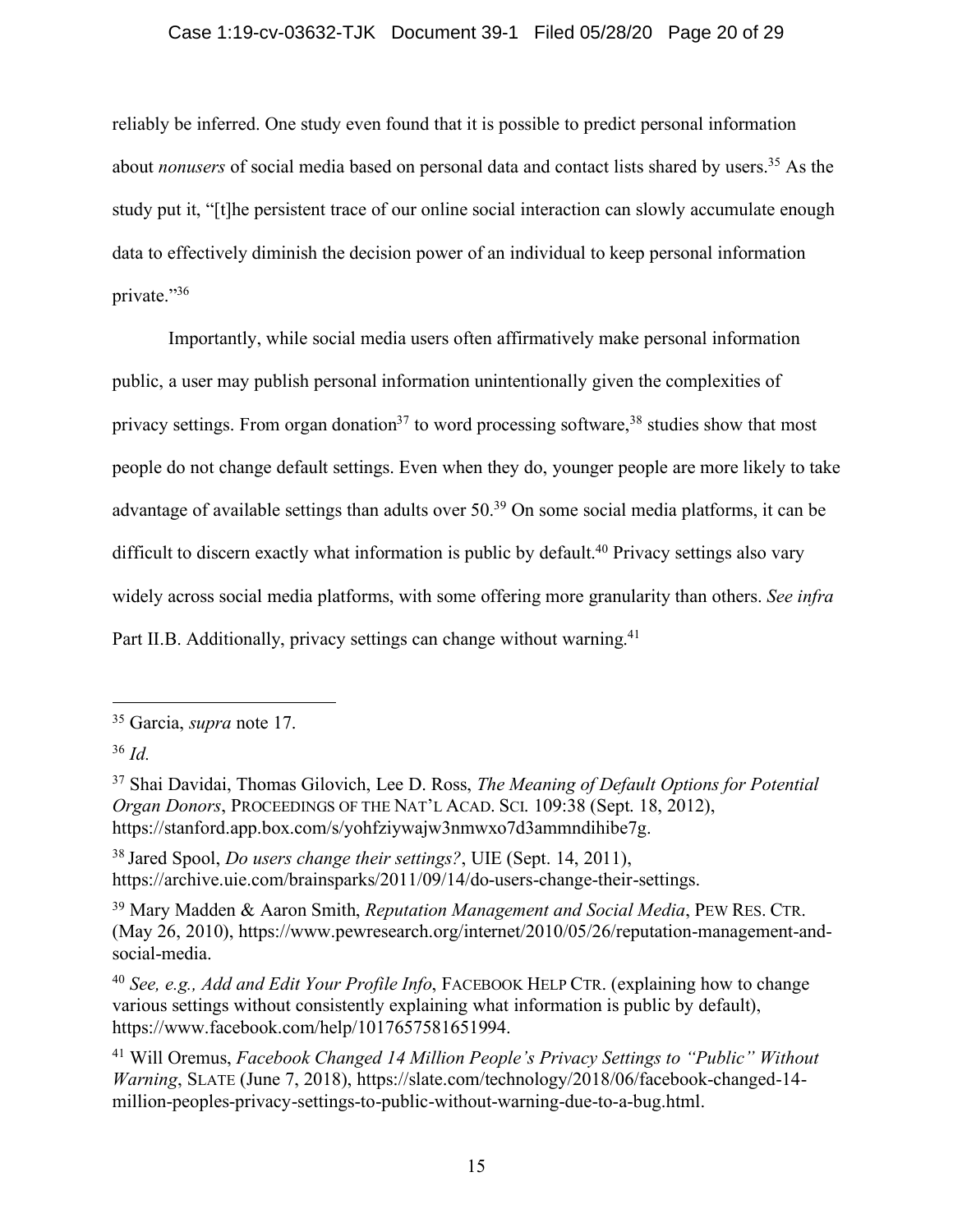## **B. The Fundamentals of Three Popular Social Networks**

This section examines three popular social media platforms subject to the Registration Requirement: Facebook, Instagram, and Twitter.

### *1. Facebook*

Facebook is a general-purpose social media platform with 2.6 billion monthly active users<sup>42</sup> who post 350 million photos per day and generate four million "likes" per minute.<sup>43</sup>

Profiles on Facebook always publicly display the user's real or "authentic" name,<sup>44</sup> profile photo, cover photo, references to the user's gender pronouns (he, she, or them), username,<sup>45</sup> and user ID or account number.<sup>46</sup> Users may add biographical information, with occasional nudges from Facebook encouraging them to fill out any fields left blank. These fields include the user's website, gender pronouns, languages they speak, the gender or genders the user is romantically interested in, relationship status, family members, work history, education history, and places they have lived, which are all public by default. Fields for a user's religious views, political views, email address, and address are visible to the user's friends by default. The user's birthday is visible to the user's friends, and friends of friends, by default. The user's gender (male, female, or a custom blank textbox for the user to fill in) is visible only to the user

<sup>42</sup> Dan Noyes, *The Top 20 Valuable Facebook Statistics—Updated May 2020*, ZEPHORIA DIGITAL MARKETING (May 2020), https://zephoria.com/top-15-valuable-facebook-statistics.

<sup>43</sup> Smith, *supra* note 10.

<sup>44</sup> *What names are allowed on Facebook?*, FACEBOOK HELP CTR., https://www.facebook.com/help/112146705538576.

<sup>45</sup> *Your Username*, FACEBOOK HELP CTR., https://www.facebook.com/help/1740158369563165.

<sup>46</sup> *What is public information on Facebook?*, FACEBOOK HELP CTR., https://www.facebook.com/help/203805466323736.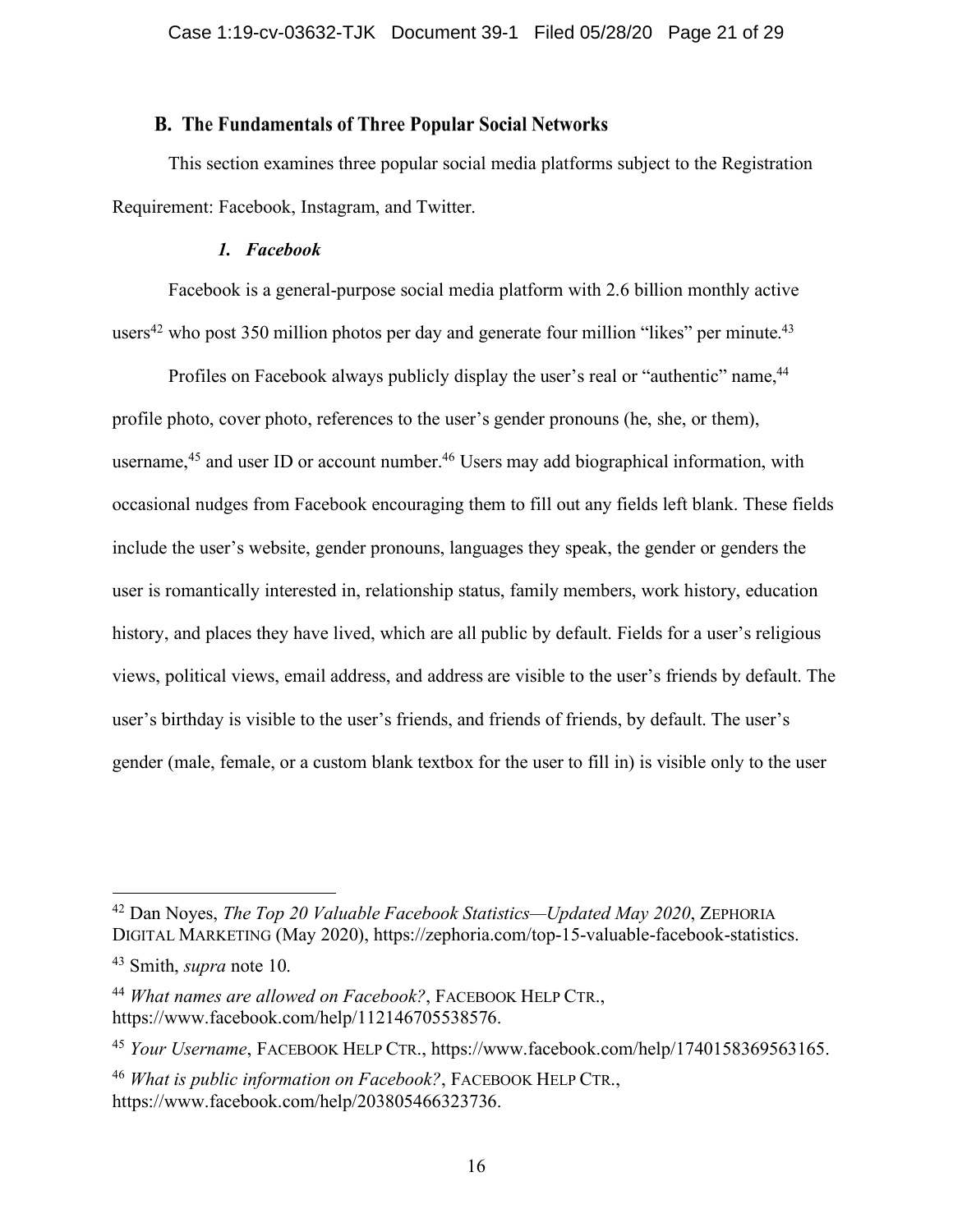### Case 1:19-cv-03632-TJK Document 39-1 Filed 05/28/20 Page 22 of 29

themselves by default. The default settings for profile information are not codified in Facebook's help pages, making it challenging for users to understand what is public by default.<sup>47</sup>

A Facebook profile also includes a reverse-chronological list of posts the user has recently published or interacted with, known as a "timeline." The posts on a user's timeline can contain text, photos, videos, location metadata,<sup>48</sup> a timestamp, and a "tag" or link to other users' profiles. Users can also share albums of photos, which may include location metadata, a timestamp, and tags to other users.<sup>49</sup> In some cases, Facebook will suggest when and where a photo was taken when the user uploads the photo, <sup>50</sup> and even who to tag based on its face recognition algorithm. 51

The timeline may also include posts made by others directly on the user's timeline,<sup>52</sup> or by people in the user's network who have tagged the user their posts.<sup>53</sup> By default, posts on a user's timeline are visible to the user's friends.<sup>54</sup> Being tagged by others will cause a post to appear on a user's timeline by default. Thus, when User A (or any other user) tags User B in a

 <sup>47</sup> *Add and Edit Your Profile Info*, FACEBOOK HELP CTR., https://www.facebook.com/help/1017657581651994.

<sup>48</sup> *How do I tag my friends at a location on Facebook?*, FACEBOOK HELP CTR., https://www.facebook.com/help/201009576609790.

<sup>49</sup> *How do I create an album on Facebook?*, FACEBOOK HELP CTR., https://www.facebook.com/help/1898942430347350.

<sup>50</sup> *How is Facebook able to suggest when and where my photo was taken?*, FACEBOOK HELP CTR., https://www.facebook.com/help/387124901306972.

<sup>51</sup> *What is the face recognition setting on Facebook and how does it work?*, FACEBOOK HELP CTR., https://www.facebook.com/help/122175507864081.

<sup>52</sup> *How do I control who can see posts that friends make on my timeline on Facebook?*, FACEBOOK HELP CTR., https://www.facebook.com/help/246629975377810.

<sup>53</sup> *How do I control who sees posts and photos that I'm tagged in on my Facebook timeline?*, FACEBOOK HELP CTR., https://www.facebook.com/help/267508226592992.

<sup>54</sup> *When I tag someone in a post or photo, who can see it?*, FACEBOOK HELP CTR., https://www.facebook.com/help/240051956039320.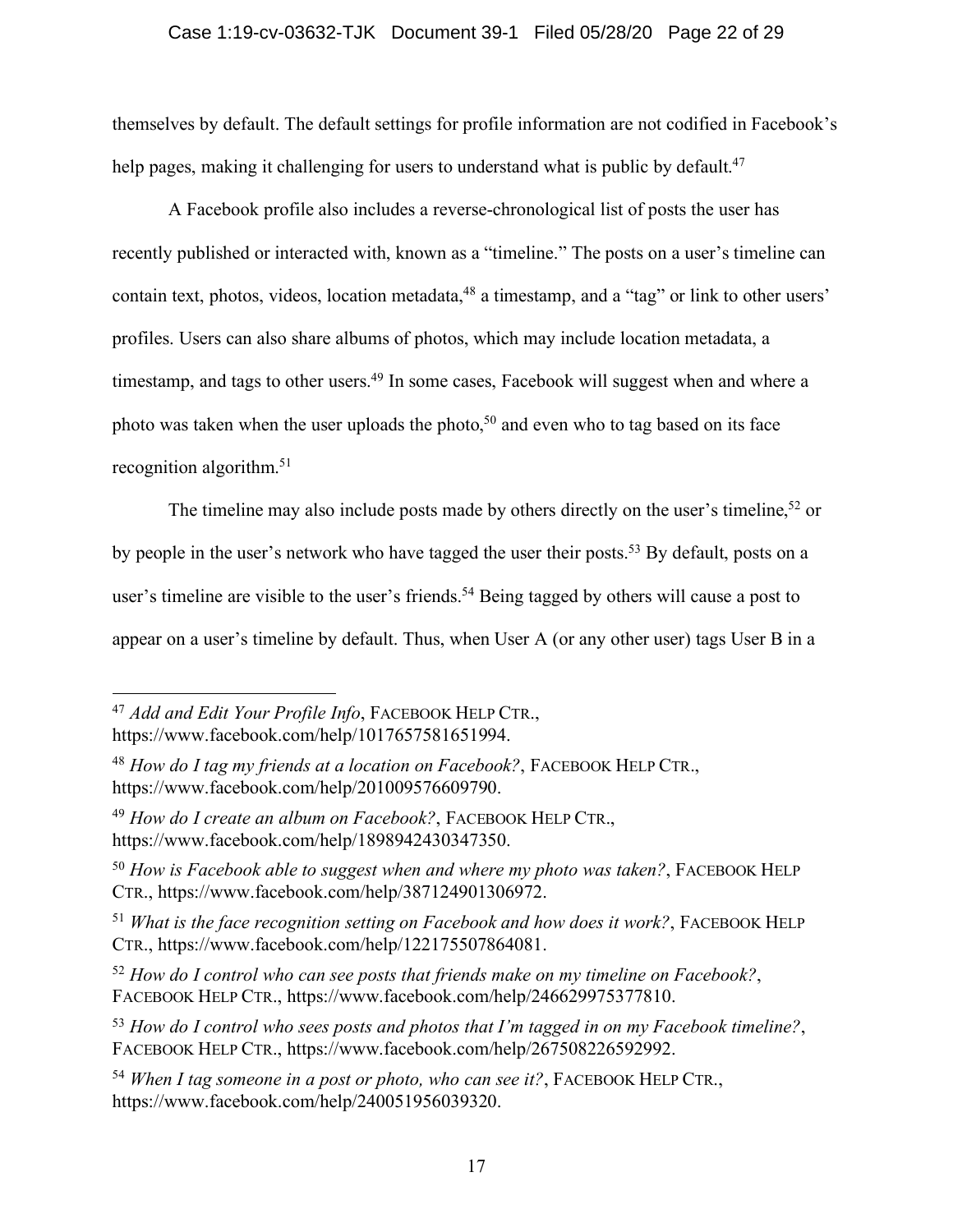### Case 1:19-cv-03632-TJK Document 39-1 Filed 05/28/20 Page 23 of 29

post, User B's friends will automatically be able to view User A's post, unless User A has specifically disabled this feature,<sup>55</sup> or User B removes the post<sup>56</sup> or turns on the "tag review" feature to approve tagged posts before they appear.57 Even when a user chooses to hide a post from their own timeline, that post may still be found through search or on the timeline of the user who posted it or another user who is tagged.<sup>58</sup>

Other users may interact with posts and photos through "comments," "likes," and other reactions.59 Comments include a timestamp and the commenting user's profile picture, which links to their own profile and all of their biographical information that may be made public. A user with permission to view a post will be able to see the list of users who have liked the post.<sup>60</sup>

Users make connections on Facebook by "friending" each other. These connections are mutual, meaning that both people have assented to the connection. A user's list of "friends" is public by default.<sup>61</sup>

Facebook users can also connect through "groups," usually formed around a common interest, geographic location, activity, or condition.<sup>62</sup> For example, support groups for illness,

 <sup>55</sup> *Id.*

<sup>56</sup> *How do I remove a tag from a photo or post I'm tagged in on Facebook?*, FACEBOOK HELP CTR., https://www.facebook.com/help/140906109319589.

<sup>57</sup> *How do I review tags that people add to my Facebook posts before they appear?*, FACEBOOK HELP CTR., https://www.facebook.com/help/247746261926036.

<sup>58</sup> *Something I hid from my Timeline is showing up in search on Facebook*, FACEBOOK HELP CTR., https://www.facebook.com/help/159724647510060.

<sup>59</sup> *Who can like or comment on things that I post on Facebook?*, FACEBOOK HELP CTR., https://www.facebook.com/help/167598583302066.

<sup>60</sup> *What does it mean to "Like" something on Facebook?*, FACEBOOK HELP CTR., https://www.facebook.com/help/110920455663362.

<sup>61</sup> *Who can see the Friends section of my Facebook profile?*, FACEBOOK HELP CTR., https://www.facebook.com/help/115450405225661.

<sup>62</sup> *Groups*, FACEBOOK HELP CTR., https://www.facebook.com/help/1629740080681586.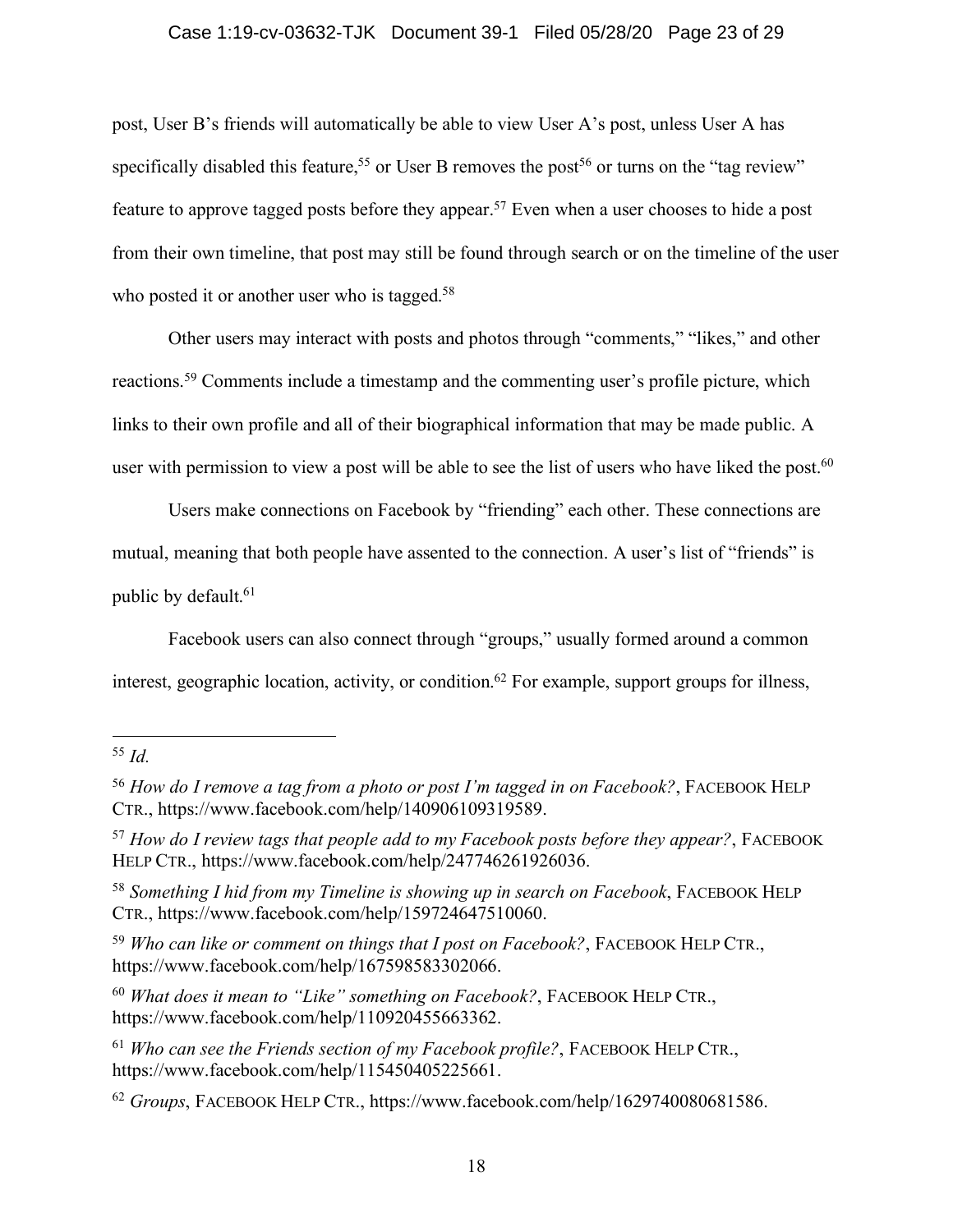### Case 1:19-cv-03632-TJK Document 39-1 Filed 05/28/20 Page 24 of 29

infertility, and other medical conditions are common and explicitly promoted by Facebook.<sup>63</sup> A user's profile may publicly list the groups they are part of, and groups themselves may publicly list their administrators and full membership. The group's administrators and moderators, which the user may be a part of, are listed publicly by default.<sup>64</sup> Only group administrators can change a group's privacy settings, so rank-and-file group members cannot control these settings.<sup>65</sup>

Additionally, Facebook allows users to create and contribute to fundraisers. Facebook's policies claim that a user's contribution to a fundraiser (though not the amount) will only appear to their friends if the user chooses to share it.<sup>66</sup> However, examination of this feature in April 2020 demonstrated that the contribution appears on the user's timeline publicly by default, unless the user changes its visibility settings.

### *2. Instagram*

Instagram is a platform for sharing photographs and audio and video recordings. It has over one billion monthly active users who generate over 100 million posts per day.<sup>67</sup>

Instagram profiles reveal similar information about users and their contacts as Facebook profiles, with images rather than text as their main form of content. An Instagram profile shows a user's username, name, photo, short biography, posts, captions, ephemeral "stories" (posts that

 <sup>63</sup> *Introducing Changes to Group Types*, FACEBOOK COMMUNITY (Apr. 23, 2019), https://www.facebook.com/community/whats-new/introducing-changes-to-group-types.

<sup>64</sup> *What are the privacy options for Facebook groups?*, FACEBOOK HELP CTR., https://www.facebook.com/help/220336891328465.

<sup>65</sup> *What's the difference between a public and private Facebook group and how do I change the privacy setting?*, FACEBOOK HELP CTR., https://www.facebook.com/help/286027304749263.

<sup>66</sup> *Will my donation on Facebook be seen by my friends?*, FACEBOOK HELP CTR., https://www.facebook.com/help/176532799208393.

<sup>67</sup> Salman Aslam, *Instagram by the Numbers: Stats, Demographics & Fun Facts*, OMNICORE (Feb. 10, 2020), https://www.omnicoreagency.com/instagram-statistics.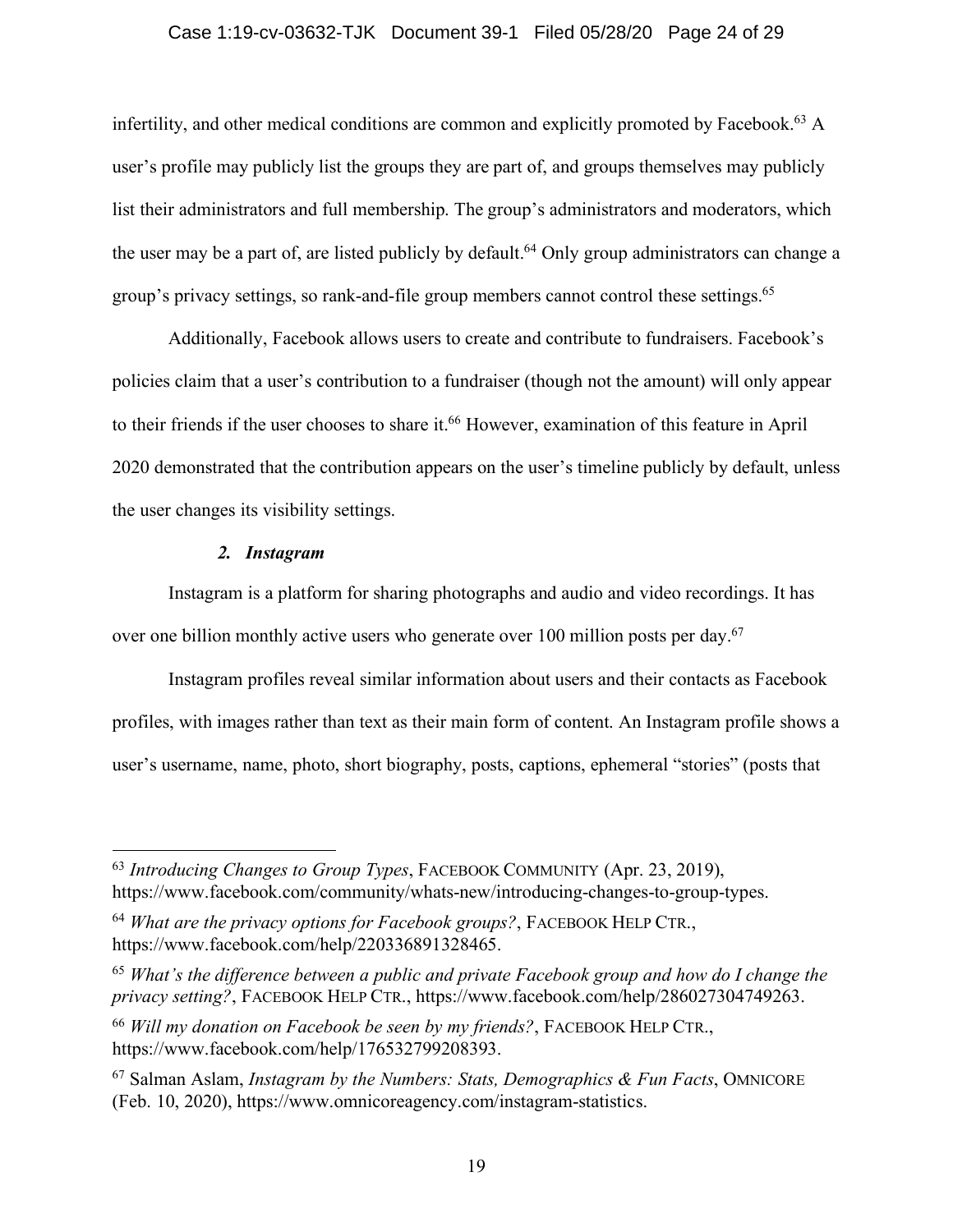#### Case 1:19-cv-03632-TJK Document 39-1 Filed 05/28/20 Page 25 of 29

disappear after 24 hours), saved stories, as well as lists of profiles the user is "following" and the user's own "followers."

A user's profile also shows photos and videos that the user has been "tagged" in.<sup>68</sup> When User A is tagged in a post by User B, that post will appear in a section of User A's profile by default.<sup>69</sup> User A can choose to remove themselves from individual posts that they have been tagged in.70

Compared to Facebook, Instagram offers less granularity in the control users have over the visibility of their content. An Instagram user's entire account is public by default, but the user can choose to set their account to private, in which case only approved followers will be able to see the content that they have shared, their followers list, and the list of people whom they are following.71 The user's username, name, profile picture, and biography are always publicly available.

In contrast to Facebook's symmetrical friend relationships, connections on Instagram are asymmetrical: User A can follow User B without User B reciprocating. However, if User A's profile is set to private, User A has to approve User B's request to follow.72

Other users may interact with posts through "comments" and "likes." The ability for

 <sup>68</sup> *Who can see the photos and videos I've been tagged in on my Instagram profile?*, INSTAGRAM HELP CTR., https://help.instagram.com/153434814832627.

<sup>69</sup> *Where can I see photos and videos I've been tagged in on Instagram?*, INSTAGRAM HELP CTR., https://help.instagram.com/167099750119914.

<sup>70</sup> *How do I remove myself from a photo or video someone tagged me in on Instagram?*, INSTAGRAM HELP CTR., https://help.instagram.com/178891742266091.

<sup>71</sup> *How do I set my Instagram account to private so that only approved followers can see what I share?,* INSTAGRAM HELP CTR., https://help.instagram.com/448523408565555.

<sup>72</sup> *Managing Your Followers*, INSTAGRAM HELP CTR., https://help.instagram.com/269765046710559.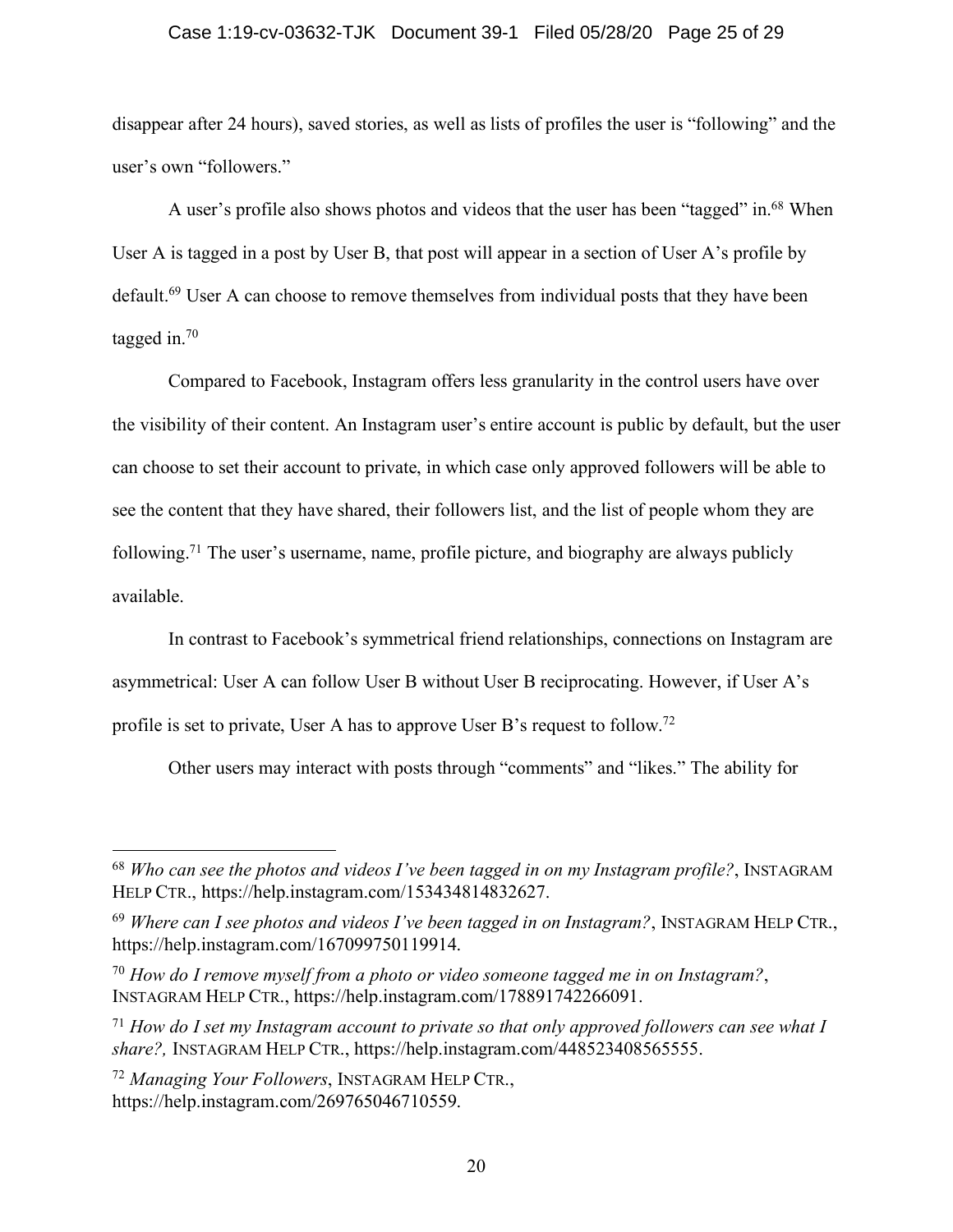others to comment can be turned off by the user for individual posts.73 A comment includes a general timestamp of how many days or weeks ago it was published, as well as the commenting user's profile picture, which links to their own profile. If a user has permission to view the post, they will be able to see the list of users who have liked or commented on it.

### *3. Twitter*

Twitter is a micro-blogging platform with over 330 million monthly active users who publish 500 million "tweets" per day.74 Compared to platforms like Facebook and Instagram, Twitter is typically used for public posts and conversations, with notable userbases including journalists, elected officials, and celebrities.

A Twitter profile includes the user's username and name, profile picture, cover photo, short biography, location, and website.<sup>75</sup> A profile also shows posts ("tweets") the user has made, and others' tweets the user has shared ("retweeted") or "liked." Lists of profiles the user is "following," as well as the user's own "followers," are also visible.<sup>76</sup>

Twitter's privacy granularity, like Instagram, is available only at the account level, rather than at the level of individual posts.<sup>77</sup> Only 13 percent of U.S. adult Twitter users keep their

<sup>73</sup> *How do I turn comments on or off for my Instagram posts?*, INSTAGRAM HELP CTR., https://help.instagram.com/1766818986917552.

<sup>74</sup> Kit Smith, *60 Incredible And Interesting Twitter Stats And Statistics*, BRANDWATCH (Jan. 2, 2020), https://www.brandwatch.com/blog/twitter-stats-and-statistics/.

<sup>75</sup> *How to customize your profile*, TWITTER HELP CTR., https://help.twitter.com/en/managingyour-account/how-to-customize-your-profile.

<sup>76</sup> *Following FAQs*, TWITTER HELP CTR., https://help.twitter.com/en/using-twitter/followingfaqs.

<sup>77</sup> *About public and protected Tweets*, TWITTER HELP CTR., https://help.twitter.com/en/safetyand-security/public-and-protected-tweets.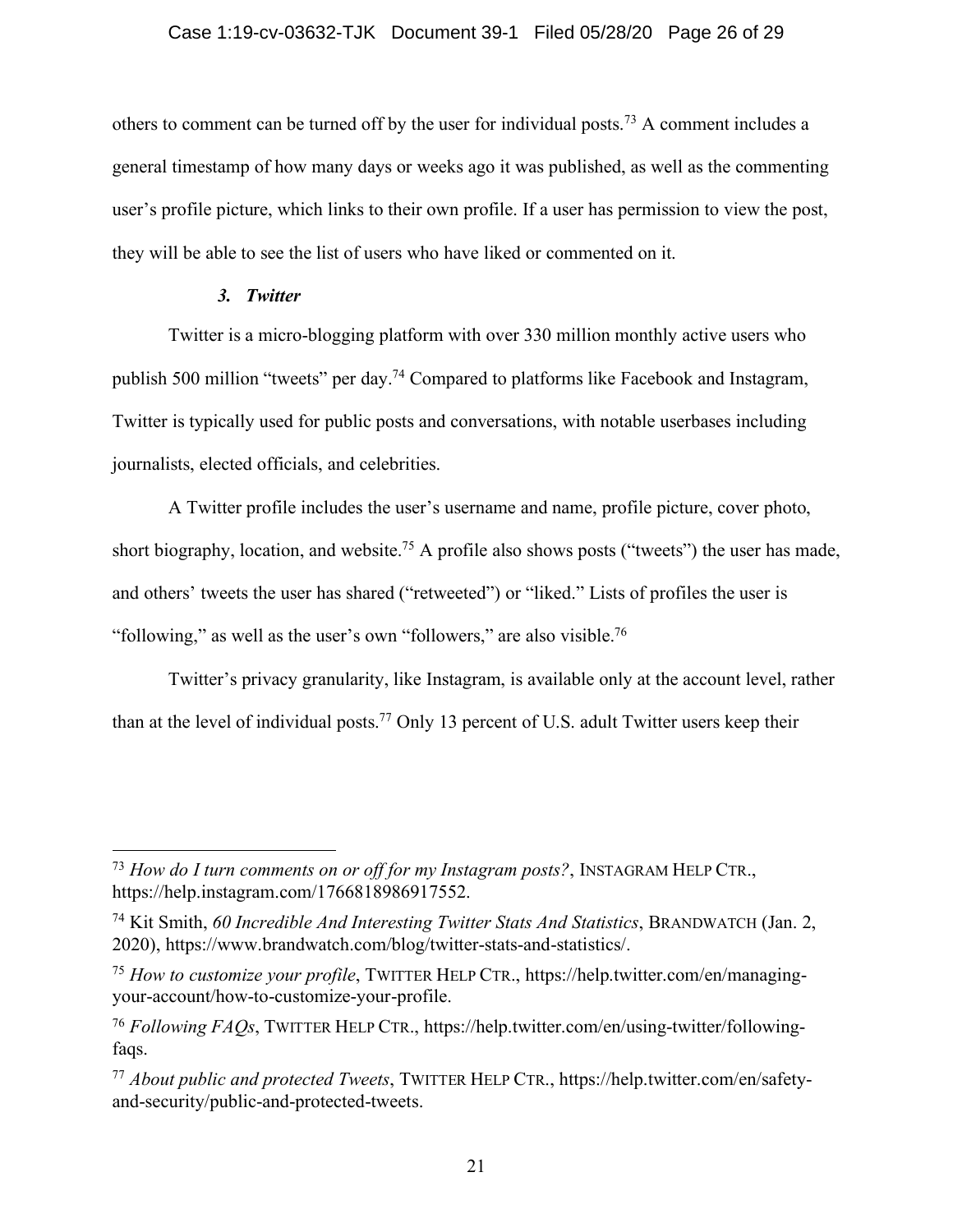#### Case 1:19-cv-03632-TJK Document 39-1 Filed 05/28/20 Page 27 of 29

accounts private.78 A Twitter user's username and name, profile picture, cover photo, biography, location, website, and the month and year that they joined Twitter are always publicly available.79

As on Instagram, Twitter's following and follower relationships are asymmetrical, and do not require reciprocation.<sup>80</sup> If a user's account is set to private, they have to approve other users' requests to follow.

Twitter's tagging system uses "mentions" and "replies." When User A is mentioned in User B's tweet, this does not show up on User A's profile, but it is possible to search for tweets that mention User A. <sup>81</sup> Twitter's replies function similarly to comments on Facebook and Instagram. When viewing a user's tweet, one can see replies to that original post from other users. All replies that a user makes to others' tweets, regardless of the privacy settings of the person the user is replying to, appear on the "Tweets & replies" tab of the user's profile. But if a user's account is set to private, only approved followers can view the user's replies to others' tweets<sup>82</sup>

When User A retweets User B's posts, those posts also appear on User A's profile. Retweeting is regularly done for commentary purposes, and often does not imply that the user

<sup>78</sup> Emma Remy, *How Public and Private Twitter Users in the U.S. Compare—and Why It Might Matter for Your Research*, PEW RES. CTR. (July 15, 2019), https://medium.com/pew-researchcenter-decoded/how-public-and-private-twitter-users-in-the-u-s-d536ce2a41b3.

<sup>79</sup> *About profile visibility settings*, TWITTER HELP CTR., https://help.twitter.com/en/safety-andsecurity/birthday-visibility-settings.

<sup>80</sup> *Following FAQs*, *supra* note 76.

<sup>81</sup> *About replies and mentions*, TWITTER HELP CTR., https://help.twitter.com/en/usingtwitter/mentions-and-replies.

<sup>82</sup> *Id.*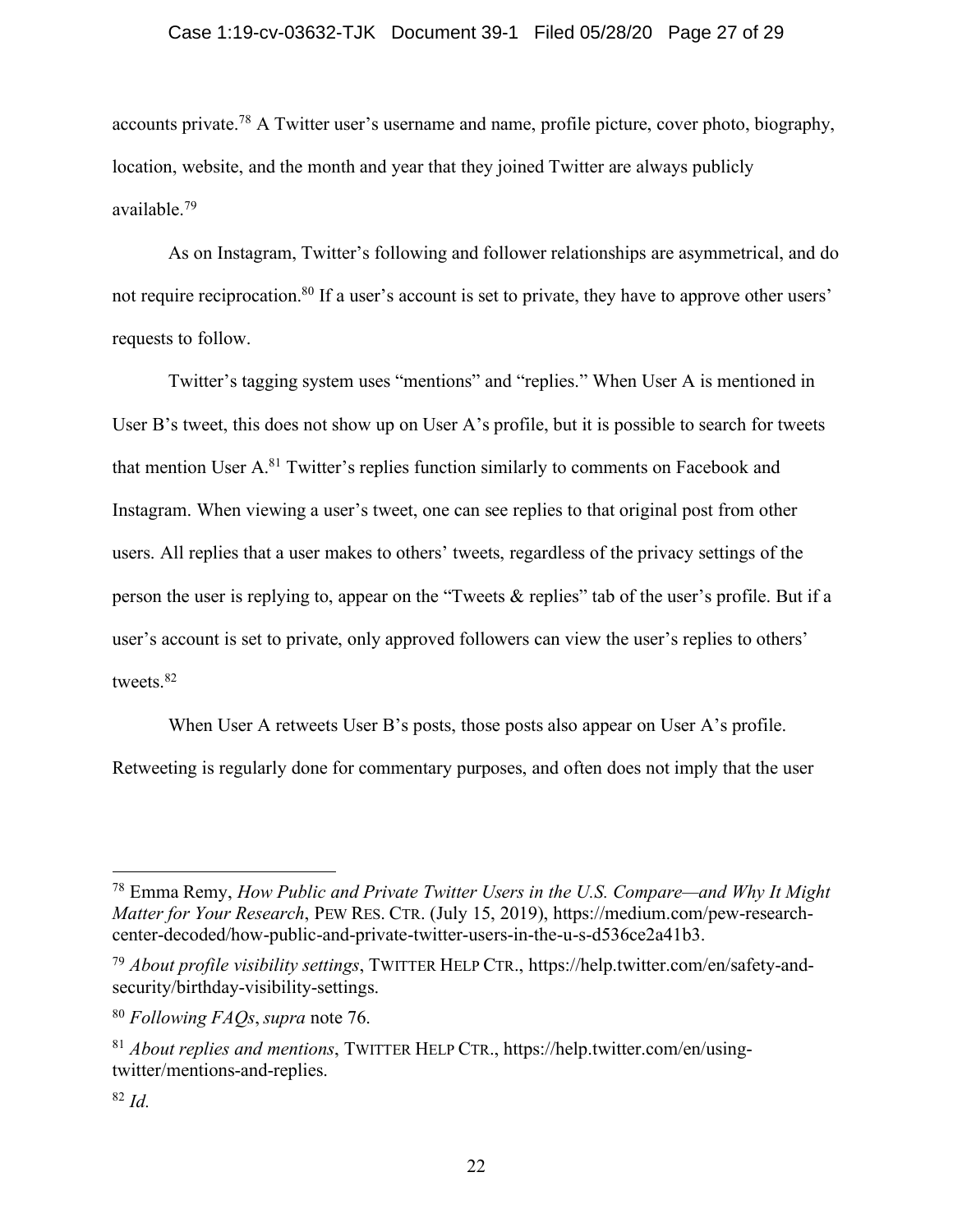agrees with the views, as exemplified by the common phrase "retweets are not endorsements."<sup>83</sup>

### **CONCLUSION**

Visa applicants and those in their social networks have privacy and related free speech interests in shielding their public profiles from Defendants' sweeping social media surveillance program. The intricately networked nature of modern social media platforms virtually guarantees that visa applicants are not the only ones burdened by the Registration Requirement—so, too, are their social media connections, many of whom may be U.S. persons. With knowledge that the U.S. government—and perhaps other governments, if data is shared—can review and collect vast amounts of personal information about them, visa applicants and their friends, followers, and those whom the applicants are following may be chilled from freely engaging in speech and associational activities on these platforms. This is particularly concerning in light of the fact that some publicly available social media content may have been shared by a user unintentionally or shared by the user's connections, given the complexities of how social media platforms function, including their varying and changing privacy settings. Moreover, much of this information is outside the scope of the visa application process or may be an inaccurate reflection of the applicant.

For the foregoing reasons, *amicus curiae* Electronic Frontier Foundation urges this Court to deny Defendants' motion to dismiss.

<sup>83</sup> Charlie Warzel, *Meet the Man Behind Twitter's Most Infamous Phrase*, BUZZFEED NEWS (April 15, 2014), https://www.buzzfeednews.com/article/charliewarzel/meet-the-man-behindtwitters-most-infamous-phrase.